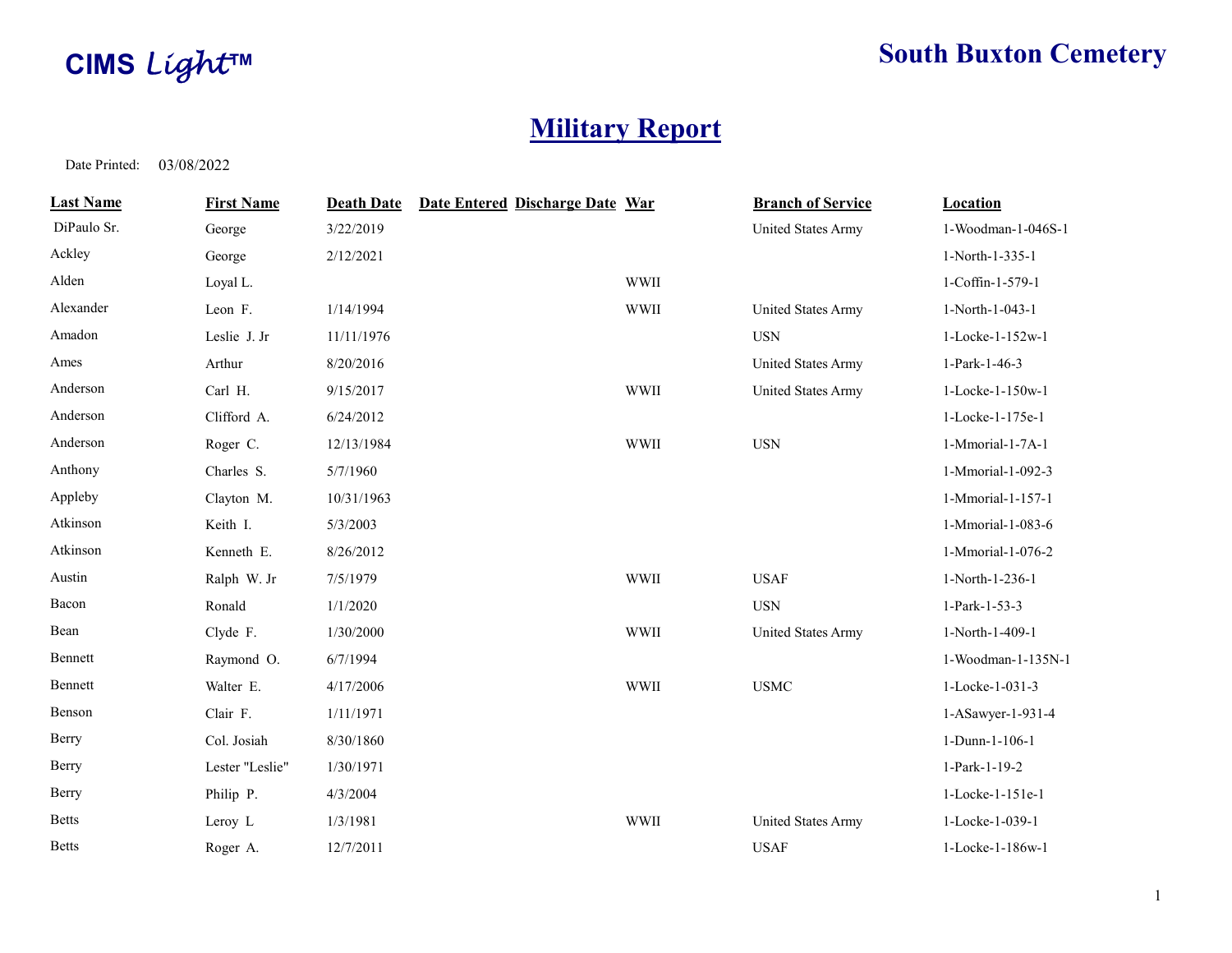| <b>Last Name</b> | <b>First Name</b> | <b>Death Date</b> | Date Entered Discharge Date War |                   | <b>Branch of Service</b>  | <b>Location</b>    |
|------------------|-------------------|-------------------|---------------------------------|-------------------|---------------------------|--------------------|
| Black            | Charles H.        | 7/22/1993         |                                 | <b>WWII</b>       | <b>USMC</b>               | 1-North-1-392-1    |
| Black            | Howard            | 11/11/1963        |                                 | <b>WWI</b>        |                           | 1-Mmorial-1-128-4  |
| <b>Black</b>     | Melvin A.         | 7/4/1978          |                                 | <b>WWI</b>        | United States Army        | 1-Locke-1-045-1    |
| <b>Blaisdell</b> | Urban L.          | 12/27/1986        |                                 |                   |                           | 1-Woodman-1-072-3  |
| Blue             | Gilbert A.        | 2/16/1981         |                                 | <b>WWI</b>        | Canadian Army             | 1-GSawyer-1-758-4  |
| Blue             | Louis S.          | 7/16/2000         |                                 | <b>WWII</b>       | United States Army        | 1-GSawyer-1-758-5  |
| Blue             | William G.        | 5/12/2018         |                                 | <b>WWII</b>       | United States Army        | 1-GSawyer-1-758-4  |
| <b>Bolster</b>   | Everett A.        | 4/28/1995         |                                 | <b>WWII</b>       | United States Army        | 1-Mmorial-1-156-3  |
| Boothby          | Enoch             | 11/8/1862         |                                 |                   |                           | 1-OldYard-1-308-6  |
| Boyce            | John F.           | 10/7/1957         |                                 |                   |                           | 1-ASawyer-1-876-3  |
| Boynton          | John Frank        | 3/21/1887         |                                 |                   |                           | 1-Dunn-1-097-3     |
| <b>Brackett</b>  | Harold L.         | 3/7/1973          |                                 |                   |                           | 1-ASawyer-1-959-1  |
| <b>Brackett</b>  | Robert E.         | 8/3/1990          |                                 |                   |                           | 1-ASawyer-1-959-3  |
| Bradbury         | Captain Jacob     |                   |                                 |                   |                           | 1-GSawyer-1-700-3  |
| Bradbury         | Douglas R.        | 2/17/2012         |                                 | <b>WWII</b>       | United States Army        | 1-Locke-1-027-4    |
| <b>Bradbury</b>  | Ivory J.          | 3/2/1980          |                                 | <b>WWI</b>        | Canadian Army             | 1-ASawyer-1-863-6  |
| Bradbury         | Ivory J. Jr       | 6/4/2006          |                                 | <b>WWII</b>       | United States Army        | 1-Mmorial-1-090-4  |
| Bradbury         | Jacob Jr.         |                   |                                 |                   |                           | 1-GSawyer-1-700-6  |
| Bradbury         | John E.           | 9/25/1982         |                                 |                   | <b>USMC</b>               | 1-ASawyer-1-863-1  |
| Bradbury         | Melville E.       | 7/26/2006         |                                 |                   | <b>USAF</b>               | 1-Woodman-1-185N-1 |
| <b>Bradish</b>   | Jas/James         |                   |                                 | Civil War         | United States Army        | 1-OldYard-1-333-5  |
| <b>Bradish</b>   | John L.           |                   |                                 | Civil War         | <b>United States Army</b> | 1-OldYard-1-333-1  |
| Bragdon          | Alice V.          | 7/11/2002         |                                 | <b>WWII</b>       | <b>USN</b>                | 1-ASawyer-1-952-3  |
| <b>Breen</b>     | clarence          | 5/24/2018         |                                 |                   |                           | 1-Woodman-1-186S-1 |
| <b>Brooks</b>    | Aaron             | 4/29/1875         |                                 | War of 1812       |                           | 1-Dunn-1-130-2     |
| <b>Brooks</b>    | Robert            |                   |                                 | Revolutionary war |                           | 1-Dunn-1-130-5     |
| <b>Brown</b>     | Joshua            |                   |                                 | Civil War         | United States Army        | 1-OldYard-1-357-6  |
| Brown            | Stanley E.        | 7/17/2015         |                                 |                   |                           | 1-Woodman-1-182N-1 |
| <b>Bruns</b>     | Harold A.         | 8/15/2013         |                                 |                   | United States Army        | 1-North-1-020-1    |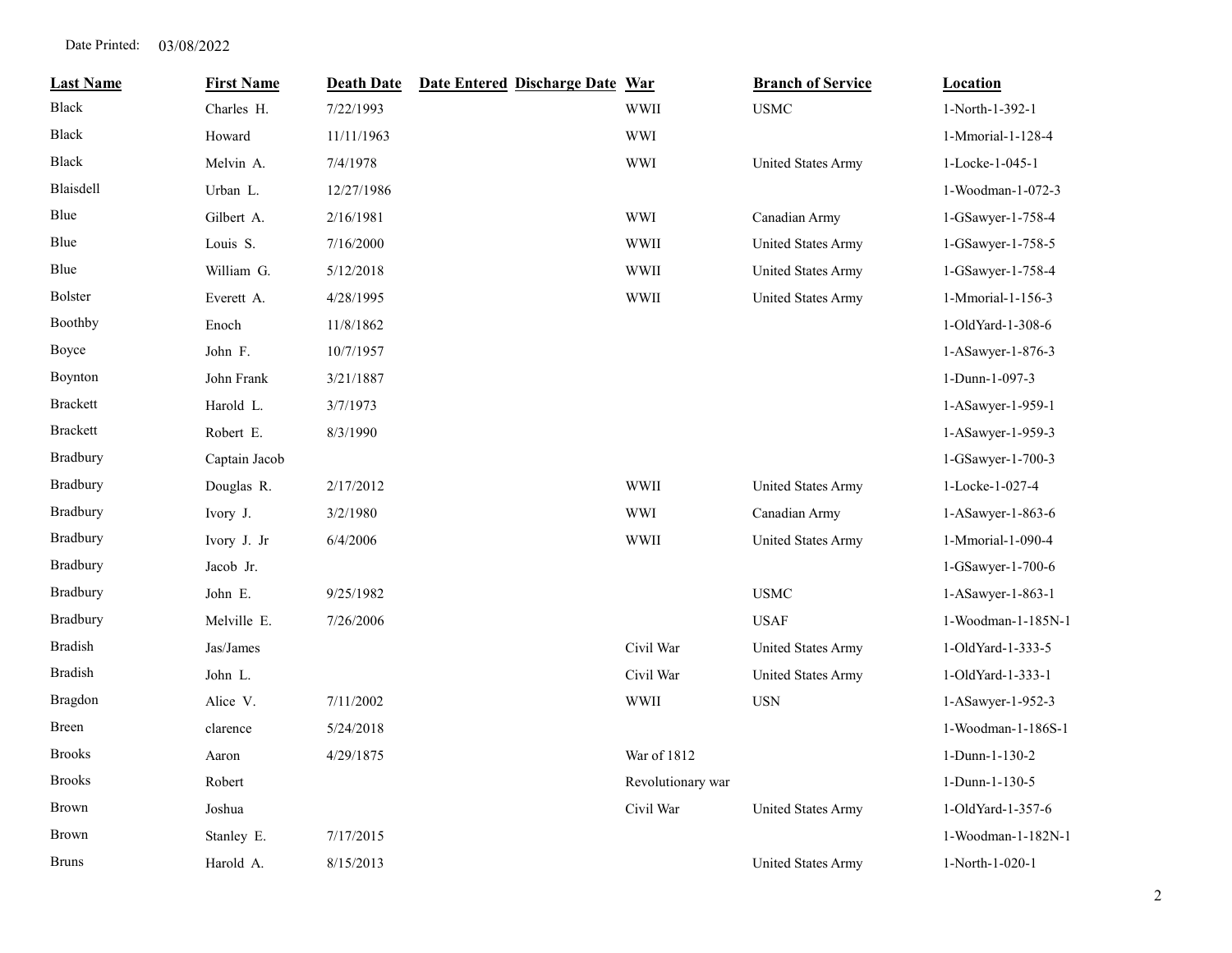| <b>Last Name</b> | <b>First Name</b> | <b>Death Date</b> | Date Entered Discharge Date War |                        | <b>Branch of Service</b>  | <b>Location</b>    |
|------------------|-------------------|-------------------|---------------------------------|------------------------|---------------------------|--------------------|
| <b>Bryant</b>    | Frank E.          | 12/12/1988        |                                 | WWII                   | <b>USMC</b>               | 1-Woodman-1-002-2  |
| <b>Bryant</b>    | John L.           | 8/10/1995         |                                 | WWII                   | <b>USMC</b>               | 1-Woodman-1-061S-2 |
| Burke            | Lawrence W.       | 5/20/1986         |                                 | <b>WWII</b>            | <b>United States Army</b> | 1-Park-1-95-1      |
| Butler           | Charles R.        | 3/3/2008          |                                 | Korean and Vietnam USN |                           | 1-Locke-1-164-1    |
| Butler           | Everett L.        | 1/21/1959         |                                 | <b>WWI</b>             | United States Army        | 1-Mmorial-1-127-1  |
| Butler           | George            | 8/28/1985         |                                 | <b>WWI</b>             | Royal Army (England)      | 1-Park-1-76-1      |
| Butler           | Whitman R.        | 10/27/1967        |                                 | Korean                 | United States Army        | 1-Park-1-76-4      |
| Butler           | William L. (Bill) | 7/27/2012         |                                 |                        |                           | 1-Mmorial-1-127-4  |
| <b>Buzzell</b>   | G.L.              |                   |                                 | Civil War              | United States Army        | 1-OldYard-1-346-3  |
| Camden           | William A.        | 1/9/1983          |                                 | Korean                 | United States Army        | 1-GSawyer-1-815-1  |
| Campbell         | Byron J.          | 8/13/1999         |                                 |                        | <b>USAF</b>               | 1-Locke-1-148e-3   |
| Campbell         | Calvin E.         | 11/11/2001        |                                 | <b>WWII</b>            | <b>United States Army</b> | 1-Locke-1-180w-3   |
| Campbell         | Clarence G.       | 12/15/1993        |                                 | <b>WWII</b>            | United States Army        | 1-Locke-1-201-3    |
| Canning          | James E.          | 2/13/2016         |                                 |                        | <b>USMC</b>               | 1-Woodman-1-306S-2 |
| Carignan         | Lester F.         | 4/20/1990         |                                 | <b>WWII</b>            | <b>USN</b>                | 1-Mmorial-1-134-2  |
| Carll            | S. Roger          | 9/27/1976         |                                 | <b>WWII</b>            | <b>USN</b>                | 1-Coffin-1-630-1   |
| Carson           | Richard S.        | 12/20/2017        |                                 |                        | <b>United States Army</b> | 1-Woodman-1-175N-1 |
| Center           | Donald A.         | 4/27/1987         |                                 | Vietnam                | <b>USAF</b>               | 1-Locke-1-012-3    |
| Chichester       | Eugene G.         | 4/24/1984         |                                 | <b>WWII</b>            | <b>United States Army</b> | 1-North-1-143-1    |
| Childs           | Rodney            | 9/3/2012          |                                 | Vietnam                | <b>USN</b>                | 1-North-1-403-1    |
| Churchill        | Donald H.         | 5/11/1957         |                                 | Korean                 | <b>USN</b>                | 1-Mmorial-1-102-6  |
| Clark            | Donald E.         | 7/21/2002         |                                 |                        |                           | 1-Locke-1-189w-3   |
| Clark            | Phillip W.        | 3/20/2006         |                                 |                        |                           | 1-Woodman-1-288S-1 |
| Clark            | Wilbur D. Jr.     | 3/27/1985         |                                 | WWII                   | <b>USN</b>                | 1-Coffin-1-670-6   |
| Clough           | Sumner H.         | 4/18/1986         |                                 | WWII                   | Merchant Marines          | 1-Coffin-1-508-3   |
| Coffin           | David             | 9/19/1854         |                                 |                        |                           | 1-Dunn-1-046-1     |
| Cole             | Joseph E.         | 11/18/1981        |                                 | <b>WWII</b>            | United States Army        | 1-Locke-1-168-1    |
| Cooper           | John C.           | 2/5/1890          |                                 |                        |                           | 1-Dunn-1-118-5     |
| Cote             | Albert J.         | 3/26/1999         |                                 |                        | <b>USN</b>                | 1-North-1-134-1    |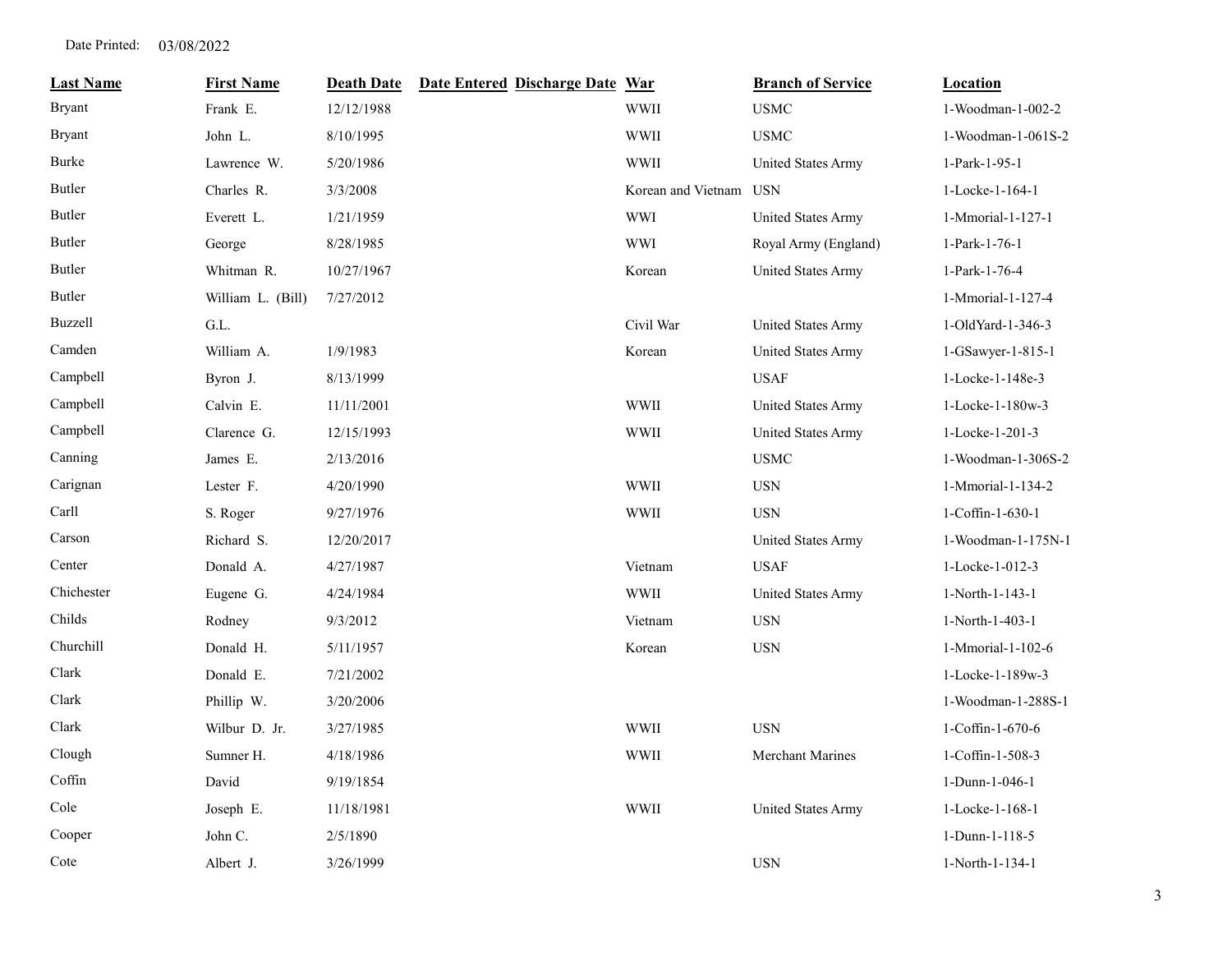| <b>Last Name</b> | <b>First Name</b> | <b>Death Date</b> |           | Date Entered Discharge Date War |              | <b>Branch of Service</b>  | <b>Location</b>    |
|------------------|-------------------|-------------------|-----------|---------------------------------|--------------|---------------------------|--------------------|
| Cote             | Clifford C.       | 8/21/1995         |           |                                 | Korean       | <b>United States Army</b> | 1-North-1-090-1    |
| Cote             | Ernest Jr.        | 2/17/1998         |           |                                 |              |                           | 1-Woodman-1-006-1  |
| Cote             | Ernest L. III     | 5/16/1984         |           |                                 |              | United States Army        | 1-North-1-134-1    |
| Cotton           | Delbert A         | 11/9/1945         | 6/25/1918 | 7/1/1918                        | <b>WWI</b>   | United States Army        | 1-OldYard-1-358-4  |
| Cousens          | Ralph E.          | 6/24/1975         |           |                                 | <b>WWI</b>   | <b>United States Army</b> | 1-Mmorial-1-113-1  |
| Cressey          | Daniel M.         | 1/25/2012         |           |                                 |              |                           | 1-Coffin-1-400-4   |
| Crommett         | Milton C.         | 7/21/1982         |           |                                 | <b>WWII</b>  | <b>USMC</b>               | 1-Park-1-08-1      |
| Curran           | Alton C.          | 3/22/1983         |           |                                 | <b>WWII</b>  | United States Army        | 1-Mmorial-1-027-1  |
| Curry            | Albert H. Jr.     | 6/26/2001         |           |                                 | <b>WWII</b>  | <b>USMC</b>               | 1-Woodman-1-306N-1 |
| Cyr              | Raoul L.          | 4/16/1986         | 9/11/1942 |                                 | <b>WWII</b>  | United States Army        | 1-North-1-382-1    |
| Dahlman          | Arthur H.         | 11/8/1958         |           |                                 | WWI          | <b>United States Army</b> | 1-Mmorial-1-141-3  |
| Darling          | Donald E.         | 12/26/2002        | 11/8/1943 |                                 | <b>WWII</b>  | <b>USMC</b>               | 1-Locke-1-149e-2   |
| Darling          | Leonard           |                   |           |                                 |              |                           | 1-Coffin-1-679-6   |
| Davis            | Albert S.         |                   |           |                                 |              |                           | 1-Dunn-1-206-1     |
| Davis            | Calvin            | 2/21/2002         |           |                                 |              |                           | 1-GSawyer-1-757-3  |
| Davis            | Carl E.           | 12/22/1995        |           |                                 |              |                           | 1-North-1-228-1    |
| Davis            | Moses             | 12/30/1861        |           |                                 |              |                           | 1-Dunn-1-032-6     |
| Davis            | Nicholas G.       | 3/2/2016          |           |                                 | <b>WWII</b>  | <b>USAF</b>               | 1-North-1-390-1    |
| Davis            | Ralph E.          | 6/25/2015         |           |                                 | WWII         |                           | 1-North-1-256-1    |
| Day              | Arnold T.         | 8/11/2015         |           |                                 |              | United States Army        | 1-North-1-204-1    |
| Day              | Robert A.         |                   |           |                                 |              |                           | 1-Coffin-1-621-1   |
| Deangelis        | John              | 1/28/1998         |           |                                 |              |                           | 1-Locke-1-113-6    |
| Dearborn         | Harlan M.         | 11/5/2016         |           |                                 |              |                           | 1-Mmorial-1-144-1  |
| Deering          | Donald A. Jr      | 2/11/1986         |           |                                 | <b>WWII</b>  | <b>USAF</b>               | 1-Locke-1-126-1    |
| Deering          | Oscar F.          | 9/1/1969          |           |                                 | <b>WWII</b>  | United States Army        | 1-Locke-1-127-1    |
| Deering          | Richard Keith     | 4/9/2020          |           |                                 | Korean       | <b>USMC</b>               | 1-Park-1-59-3      |
| Dennett          | Chester           | 3/24/1952         |           |                                 | <b>WWI</b>   | United States Army        | 1-Mmorial-1-045-1  |
| Dennett          | Freeman A.        | 9/23/1983         |           |                                 | <b>WWI</b>   | <b>United States Army</b> | 1-GSawyer-1-783-3  |
| Dennett          | Joseph E.         | 12/17/1976        |           |                                 | WWI and WWII |                           | 1-GSawyer-1-783-4  |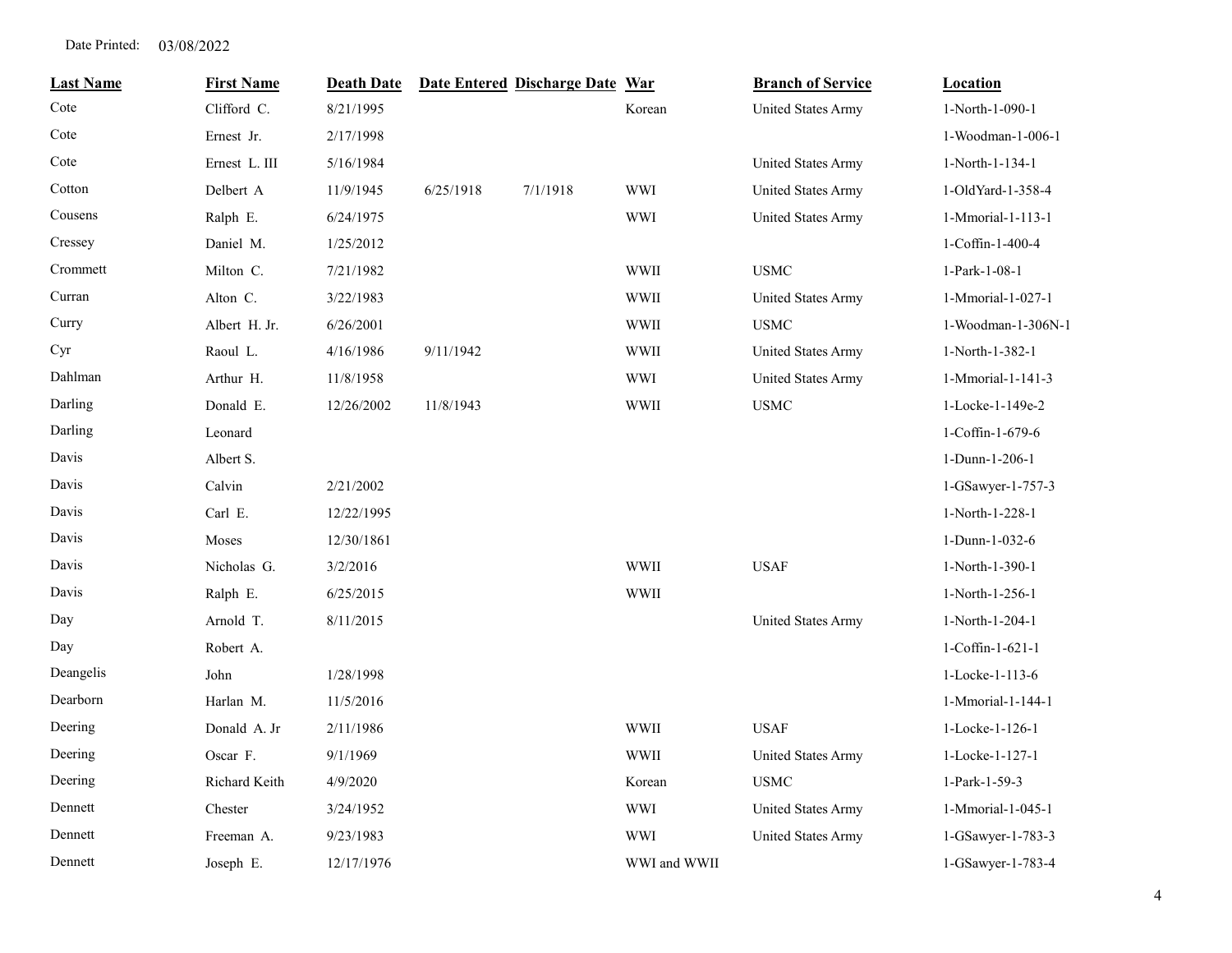| <b>Last Name</b> | <b>First Name</b> | <b>Death Date</b> | Date Entered Discharge Date War |             | <b>Branch of Service</b>  | <b>Location</b>             |
|------------------|-------------------|-------------------|---------------------------------|-------------|---------------------------|-----------------------------|
| Dertinger        | Gordon F.         | 8/19/1998         |                                 |             | <b>USMC</b>               | 1-Locke-1-136-1             |
| Dewitt           | Willis Raymond    | 1/21/1983         |                                 | Korean      | United States Army        | 1-Locke-1-017-5             |
| Dobbins          | Rufus S.          | 5/22/1985         |                                 | Korean      | <b>United States Army</b> | 1-Locke-1-202-1             |
| Dodge            | Lewin A.          | 3/29/2001         |                                 | Vietnam     | <b>USMC</b>               | 1-Woodman-1-161N-1          |
| Donaghy          | Harold A.         | 1/10/1981         |                                 | <b>WWI</b>  | United States Army        | 1-Locke-1-128-1             |
| Dow              | Richard E.        | 9/18/2012         |                                 |             | <b>United States Army</b> | 1-Mmorial-1-020-5           |
| Dow              | Russell           | 6/18/2010         |                                 |             | <b>USAF</b>               | 1-Mmorial-1-020-3           |
| Drew             | Robert A.         | 2/5/1970          |                                 | Korean      | United States Army        | 1-ASawyer-1-955-1           |
| Drummond         | Samuel D.         | 11/5/1996         |                                 |             |                           | 1-Mmorial-1-001-3           |
| Dunn             | Clifton           | 6/6/1998          |                                 |             |                           | $1 - \text{Locke-1-151w-2}$ |
| Dunnell          | Eleanor           | 10/9/2018         |                                 | <b>WWII</b> | <b>USAF</b>               | 1-Locke-1-101-1             |
| Dunnell          | Emil              | 9/4/2010          |                                 | <b>WWII</b> |                           | 1-Locke-1-101-1             |
| Dunnell          | Samual L.         | 4/2/1901          |                                 |             |                           | 1-Coffin-1-492-4            |
| Durkin           | George E.         | 11/4/2008         |                                 |             | <b>USAF</b>               | 1-Locke-1-079-1             |
| Dyer             | C. H.             |                   |                                 |             |                           | 1-Dunn-1-100-4              |
| Dyer             | Clinton Linwood   | 1/19/1995         |                                 | <b>WWII</b> | <b>USN</b>                | 1-Coffin-1-419-6            |
| Dyer             | Lawrence E.       | 9/7/1985          |                                 | <b>WWII</b> | <b>United States Army</b> | 1-ASawyer-1-916-6           |
| Dyke             | John W.           | 5/2/2002          |                                 |             |                           | 1-Park-1-64-1               |
| Eaton            | Ernest C.         | 6/24/1989         |                                 | WWII        |                           | 1-North-1-307-1             |
| Eaton            | Richard C.        | 11/10/1957        |                                 |             |                           | 1-GSawyer-1-717-6           |
| Egan             | Bryan F.          | 12/29/1993        |                                 | <b>WWII</b> | United States Army        | 1-Locke-1-049-1             |
| Elwell           | Donovan K.        | 2/25/1967         |                                 | Vietnam     |                           | 1-Locke-1-138-1             |
| Elwell           | Norman F.         | 5/25/1975         |                                 |             |                           | 1-Locke-1-138-3             |
| Elwell           | Robert A.         | 10/11/1969        |                                 | WWII        | <b>USN</b>                | 1-ASawyer-1-860-3           |
| Emery            | Peter             | 3/2/1877          |                                 |             |                           | 1-Dunn-1-031-1              |
| Emery            | Robert C.         | 1/30/1983         |                                 |             |                           | 1-Mmorial-1-005-1           |
| Emery            | Robert M.         | 11/14/1993        |                                 |             | <b>USN</b>                | 1-ASawyer-1-894-3           |
| Emery M.D.       | Samuel S.         | 12/13/1866        |                                 | Civil War   |                           | 1-Dunn-1-031-3              |
| Emmons           | James M.          | 7/12/1986         |                                 |             |                           | 1-Locke-1-023-1             |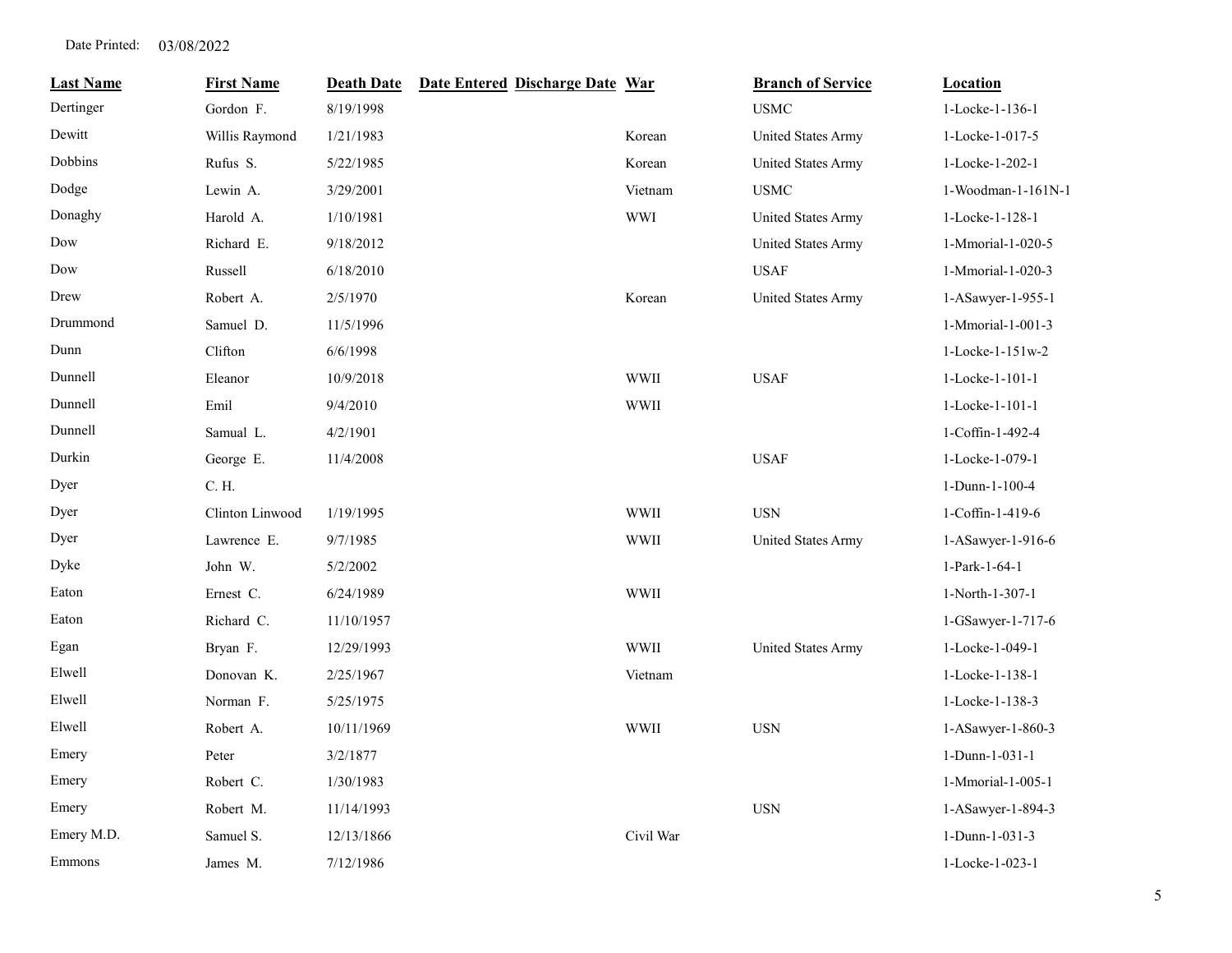| <b>Last Name</b> | <b>First Name</b>            | <b>Death Date</b> | Date Entered Discharge Date War |                 | <b>Branch of Service</b>  | <b>Location</b>    |
|------------------|------------------------------|-------------------|---------------------------------|-----------------|---------------------------|--------------------|
| Emmons           | Richard                      | 6/11/2020         |                                 |                 | <b>USN</b>                | 1-Locke-1-205-1    |
| Emmons           | Wilbur R.                    | 5/16/1999         |                                 | Vietnam         | <b>United States Army</b> | 1-Mmorial-1-098-4  |
| Estabrook        | Roy E.                       | 6/20/1994         |                                 |                 | <b>USAF</b>               | 1-Woodman-1-068-2  |
| Fearing          | Jr.<br>Alfred                | 10/29/2009        |                                 |                 | <b>USCG</b>               | 1-Woodman-1-156-2  |
| Ferguson         | Roland F. "Ronald" 10/1/1955 |                   |                                 |                 | <b>USAF</b>               | 1-Mmorial-1-124-3  |
| Field            | David A.                     | 8/25/1989         |                                 | Korean          | $_{\rm USN}$              | 1-Park-1-81-1      |
| Flanders         | Daniel C.                    |                   |                                 |                 |                           | 1-Dunn-1-104-1     |
| Flint            | Robert S.                    | 9/14/2019         |                                 |                 | <b>USAF</b>               | 1-Woodman-1-185S-2 |
| Flynn            | James H.                     | 2/9/1999          |                                 |                 |                           | 1-Mmorial-1-138-1  |
| Fogg             | Carlton L.                   | 9/1/1983          |                                 | <b>WWII</b>     | United States Army        | 1-Locke-1-202-3    |
| Foley            | Thomas A.                    | 4/14/2011         |                                 | Korean          | <b>USMC</b>               | 1-Woodman-1-308-1  |
| Forrest          | Ralph W.                     | 12/27/1979        |                                 |                 | United States Army        | 1-GSawyer-1-775-6  |
| Fox              | Calvin E.                    | 2/18/2001         |                                 | <b>WWII</b>     | <b>United States Army</b> | 1-Mmorial-1-120-2  |
| Foye             | Glen R.                      | 10/22/1991        |                                 |                 | United States Army        | 1-GSawyer-1-799-1  |
| Foye             | Glen Steven                  | 7/10/2016         |                                 |                 | <b>USN</b>                | 1-GSawyer-1-799-2  |
| Foye             | Robert                       | 12/20/2018        |                                 |                 | <b>USN</b>                | 1-GSawyer-1-794-6  |
| Frank            | Donald C.                    | 10/25/1986        |                                 | WWII and Korean | <b>USN</b>                | 1-Locke-1-125-3    |
| Franklin         | Hugh                         | 6/15/1989         |                                 | <b>WWII</b>     | <b>USCG</b>               | 1-Woodman-1-186N-2 |
| Frenette         | John                         | 12/11/1964        |                                 | <b>WWII</b>     |                           | 1-Mmorial-1-106-3  |
| Galambos Jr.     | Paul V.                      | 11/24/2010        |                                 | Vietnam         | <b>USAF</b>               | 1-Mmorial-1-094-2  |
| Gammon           | Roland L. Jr.                | 10/31/1967        |                                 |                 | <b>USN</b>                | 1-Locke-1-163-1    |
| Gardner          | Kenneth F.                   | 2/23/2007         |                                 |                 | <b>USN</b>                | 1-Locke-1-054-1    |
| Gardner          | Lewis E.                     | 6/11/1976         |                                 | <b>WWII</b>     | <b>USAF</b>               | 1-Dunn-1-267-1     |
| Garon            | Alec J.                      | 3/1/2002          |                                 | <b>WWII</b>     | <b>United States Army</b> | 1-Mmorial-1-166-2  |
| Garrigan         | George G.                    | 6/6/2008          |                                 |                 | <b>USN</b>                | 1-Woodman-1-189N-1 |
| Garside          | Thomas H.                    | 2/4/1960          |                                 | <b>WWI</b>      |                           | 1-Mmorial-1-090-1  |
| Gasparovic       | John F.                      | 9/9/1995          |                                 |                 |                           | 1-North-1-381-1    |
| Gay              | Forrest W.                   | 10/8/1983         |                                 |                 |                           | 1-Locke-1-207-3    |
| Gerrish          | Clarence E.                  | 2/19/1966         |                                 | <b>WWII</b>     |                           | 1-ASawyer-1-835-1  |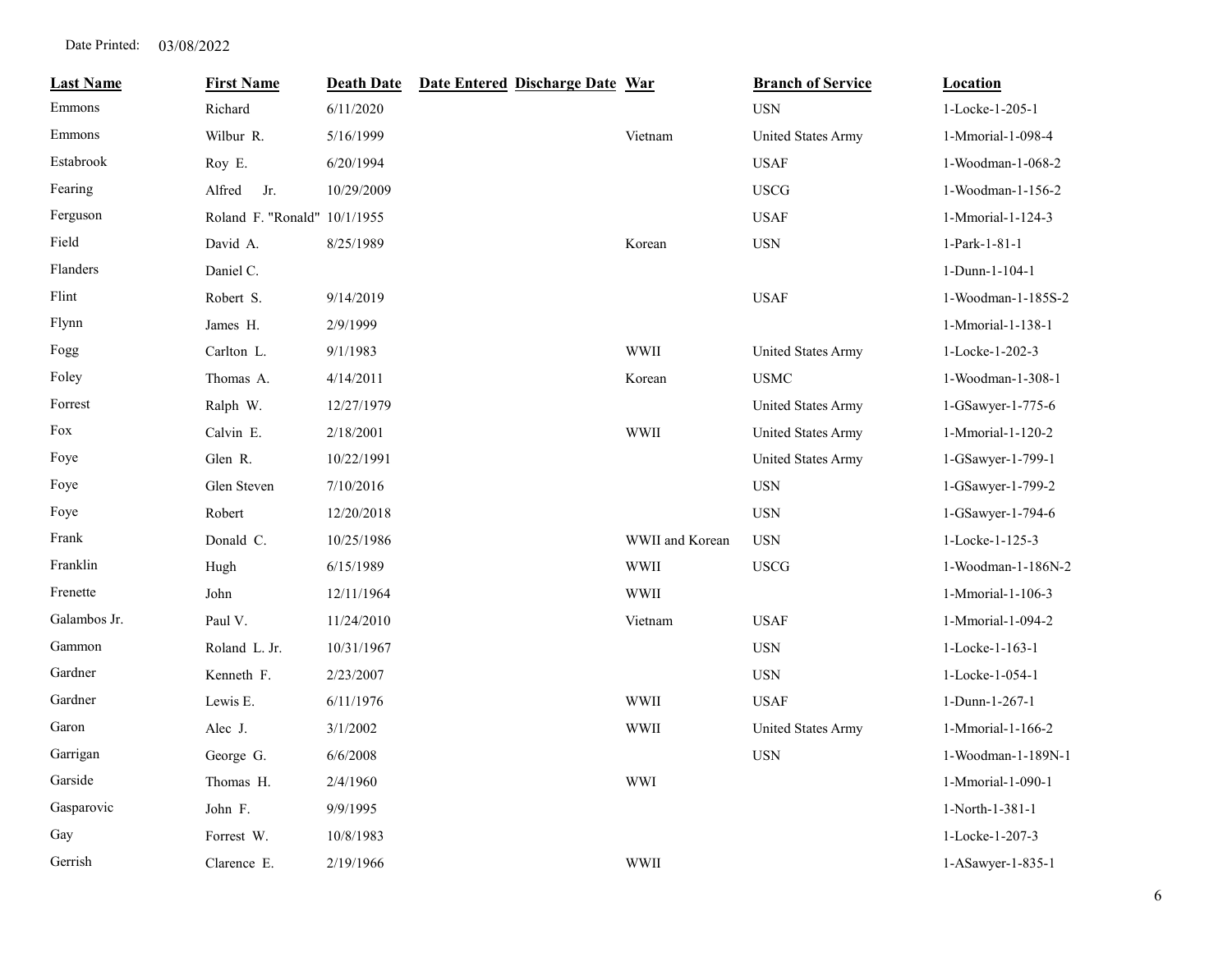| <b>Last Name</b> | <b>First Name</b> | <b>Death Date</b> | Date Entered Discharge Date War |                 | <b>Branch of Service</b>  | <b>Location</b>     |
|------------------|-------------------|-------------------|---------------------------------|-----------------|---------------------------|---------------------|
| Gerrish          | Stephen P.        | 6/20/1991         |                                 | <b>WWII</b>     | <b>United States Army</b> | 1-North-1-053-1     |
| Gerry            | Merle G.          | 5/16/1976         |                                 | <b>WWII</b>     | United States Army        | 1-Locke-1-060-1     |
| Geyer            | Carl B.           | 10/4/2017         |                                 |                 |                           | 1-Locke-1-174e-1    |
| Gilbert          | Alvin E.          |                   |                                 |                 |                           | 1-ASawyer-1-929-3   |
| Gilman           | Horton P.         | 12/26/1995        |                                 | <b>WWII</b>     | United States Army        | 1-North-1-296-1     |
| Gilpatric        | Joseph O.         | 2/9/1992          |                                 |                 | United States Army        | 1-North-1-237-1     |
| Gingue           | Ralph J.          | 6/5/1979          |                                 | <b>WWII</b>     | <b>USN</b>                | 1-North-1-244-1     |
| Golojuch         | Frank H.          | 10/27/1980        |                                 | <b>WWII</b>     | United States Army        | 1-Locke-1-206-2     |
| Graffam          | Gordon L.         |                   |                                 |                 |                           | 1-ASawyer-1-878-1   |
| Grant            | Arnold L.         | 10/22/1991        |                                 | Vietnam         | United States Army        | 1-Woodman-1-128-2   |
| Grant            | Harvey P.         | 9/11/2008         |                                 | Vietnam         | <b>USAF</b>               | 1-Woodman-1-128-4   |
| Grant            | Richard L.K.      |                   |                                 |                 |                           | 1-Coffin-1-372-3    |
| Grant            | Walter L.         | 12/2/1969         |                                 | <b>WWI</b>      | United States Army        | 1-Locke-1-157-3     |
| Greenwood        | Albert L.         | 3/8/1983          |                                 | <b>WWII</b>     | United States Army        | 1-Coffin-1-622-6    |
| Grigiss          | George P.         | 7/10/2006         |                                 |                 | United States Army        | 1-Locke-1-115-2     |
| Haley            | Brian R.          | 7/29/2014         |                                 |                 |                           | 1-Locke-1-040-3     |
| Haley            | Larry R.          | 9/23/1992         |                                 |                 | United States Army        | 1-North-1-109-1     |
| Hall             | Charles G.        | 3/12/1983         |                                 | WWII and Korean | United States Army        | 1-Park-1-82-1       |
| Hall             | Charles R.        | 12/17/1978        |                                 | <b>WWII</b>     | <b>USMC</b>               | 1-Mmorial-1-068-1   |
| Hall             | William H.        | 1/25/1899         |                                 | Civil War       | <b>United States Army</b> | 1-Coffin-1-576-4    |
| Ham              | Fred N. Jr.       | 2/14/2011         |                                 |                 | <b>USMC</b>               | 1-Woodman-1-199S-1  |
| Hamilton         | Donald A.         | 8/10/1994         |                                 | Korean          | <b>United States Army</b> | 1-Locke-1-116-6     |
| Hanson           | Collins M.        |                   |                                 |                 |                           | 1-ASawyer-1-926-1   |
| Hanson           | Donald A.         | 5/18/1951         |                                 | <b>WWI</b>      | United States Army        | 1-Coffin-1-571-1    |
| Hanson           | Edmund            |                   |                                 |                 |                           | 1-ASawyer-1-926-6   |
| Hanson           | Goodwin A.        | 10/6/1971         |                                 | <b>WWII</b>     | United States Army        | 1-Coffin-1-572-6    |
| Hanson           | Lloyd W.          | 12/11/1991        |                                 | <b>WWII</b>     | <b>USN</b>                | $1-GSawyer-1-714-1$ |
| Hanson           | Theodore H.       |                   |                                 |                 |                           | 1-OldYard-1-304-6   |
| Hanson Jr.       | Donald            | 4/2/2021          |                                 |                 |                           | 1-Coffin-1-571-4    |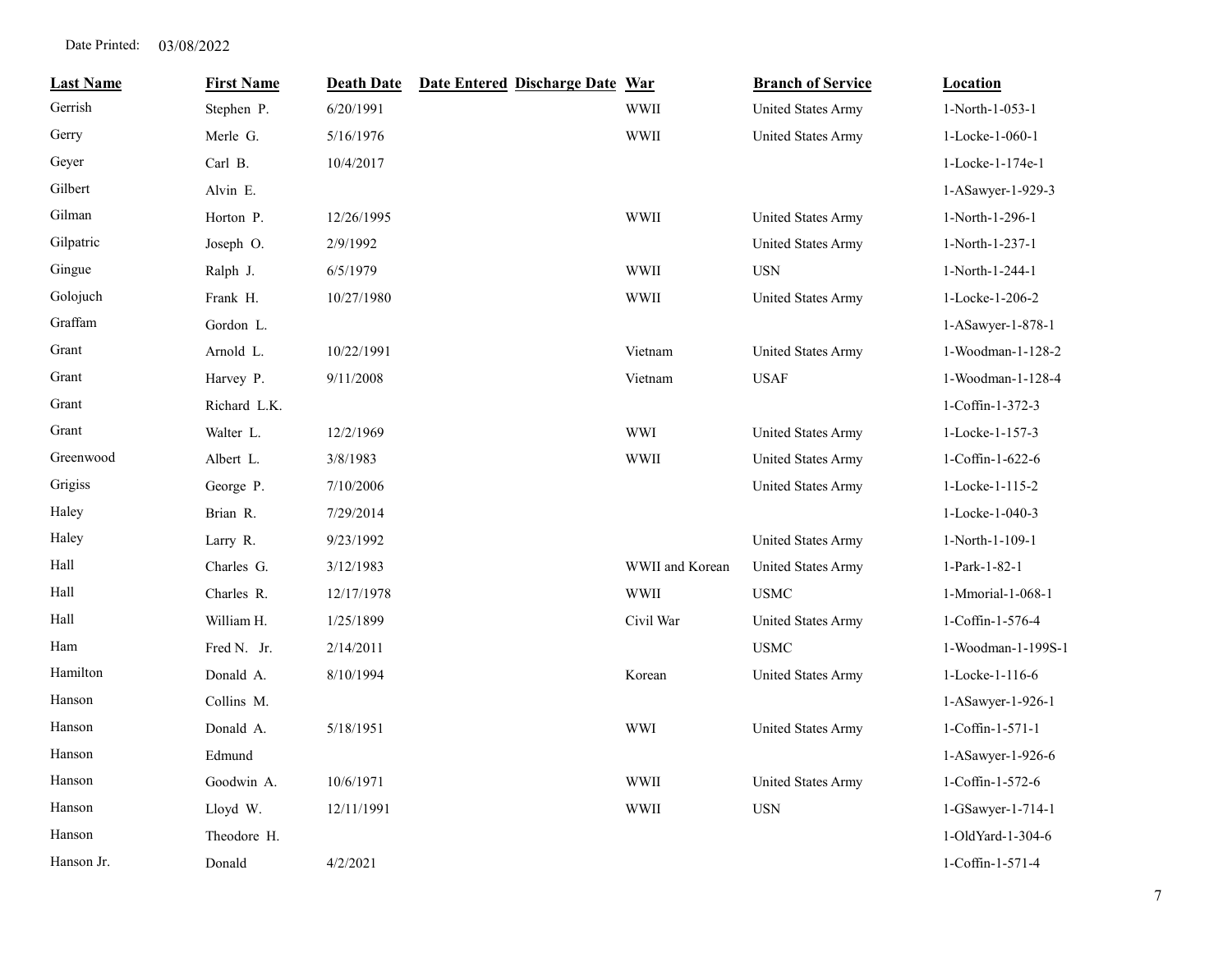| <b>Last Name</b> | <b>First Name</b> | <b>Death Date</b> | Date Entered Discharge Date War |                   | <b>Branch of Service</b>  | Location           |
|------------------|-------------------|-------------------|---------------------------------|-------------------|---------------------------|--------------------|
| Hargraves        | F. Hobart         | 4/2/1974          |                                 |                   |                           | 1-GSawyer-1-749-6  |
| Harmon           | Abner             | 6/3/1839          |                                 | Revolutionary war |                           | 1-Dunn-1-101-6     |
| Harmon           | Charles C.        | 1/8/1958          |                                 |                   |                           | 1-North-1-141-1    |
| Harmon           | Charles H.        |                   |                                 |                   |                           | 1-Coffin-1-494-5   |
| Harmon           | Donald            | 9/22/2018         |                                 |                   | United States Army        | 1-Locke-1-013-1    |
| Harmon           | Harold E.         | 6/9/2004          |                                 |                   |                           | 1-Locke-1-139-3    |
| Harmon           | Rudolph S.        | 12/28/1997        |                                 |                   |                           | 1-Woodman-1-102-2  |
| Harris           | Lester R.         | 4/28/1972         |                                 | <b>WWII</b>       | <b>USN</b>                | 1-Mmorial-1-060-3  |
| Harrison         | Walter L          | 7/15/2000         |                                 | <b>WWII</b>       | United States Army        | 1-North-1-375-1    |
| Haynes           | Larry R.          | 11/21/2015        |                                 |                   | <b>United States Army</b> | 1-North-1-112-1    |
| Hebert           | Harold            | 6/23/2018         |                                 |                   | <b>USN</b>                | 1-Locke-1-152e-3   |
| Hill             | Alonzo            | 5/4/1924          |                                 | Civil War         | <b>United States Army</b> | 1-Coffin-1-677-4   |
| Hill             | Norman S.         | 3/10/1992         |                                 | <b>WWII</b>       | <b>USCG</b>               | 1-Park-1-12-2      |
| Hill             | Owen F.           | 6/16/2007         |                                 | <b>WWII</b>       | <b>USCG</b>               | 1-Locke-1-110-1    |
| Hill             | Warren G.         | 3/27/2000         |                                 |                   |                           | 1-Park-1-94-1      |
| Hill             | William Henry     | 3/8/1915          |                                 | Civil War         |                           | 1-Coffin-1-440-6   |
| Hodgdon          | H.Sturgis         | 2/2/2008          |                                 | <b>WWII</b>       | <b>United States Army</b> | 1-North-1-188-1    |
| Holman           | Elmer H.          | 2/10/1987         |                                 | <b>WWI</b>        | United States Army        | 1-Mmorial-1-130-1  |
| Holman           | John A.           | 9/25/1988         |                                 | <b>WWII</b>       | United States Army        | 1-Mmorial-1-130-3  |
| Holman           | Paul W.           | 6/8/2003          |                                 | WWII              | <b>United States Army</b> | 1-Mmorial-1-130-4  |
| Hoover           | Owen Herbert      | 10/25/2012        |                                 |                   |                           | 1-GSawyer-1-761-6  |
| Howe             | James E. Jr.      | 3/5/2016          |                                 |                   |                           | 1-Mmorial-1-095-6  |
| Hubbard          | Ronald J.         | 2/28/2017         |                                 |                   | <b>USN</b>                | 1-Woodman-1-282N-2 |
| Hunt             | Charles R.        | 3/25/1978         |                                 | <b>WWI</b>        | <b>United States Army</b> | 1-Locke-1-062-1    |
| Huse             | George F.         | 4/7/1866          |                                 |                   |                           | 1-Dunn-1-171-6     |
| Hutchins         | Linwood J.        | 6/8/1964          |                                 | WWII and Korean   | <b>USN</b>                | 1-Mmorial-1-099-1  |
| Hutchinson       | Ralph             |                   |                                 | <b>WWI</b>        |                           | 1-ASawyer-1-827-1  |
| Jack             | George E.         | 6/10/1951         |                                 | <b>WWI</b>        |                           | 1-Mmorial-1-013-1  |
| Jeffery          | Frederick T.      | 12/18/1987        |                                 | <b>WWI</b>        | <b>USN</b>                | 1-Locke-1-134-3    |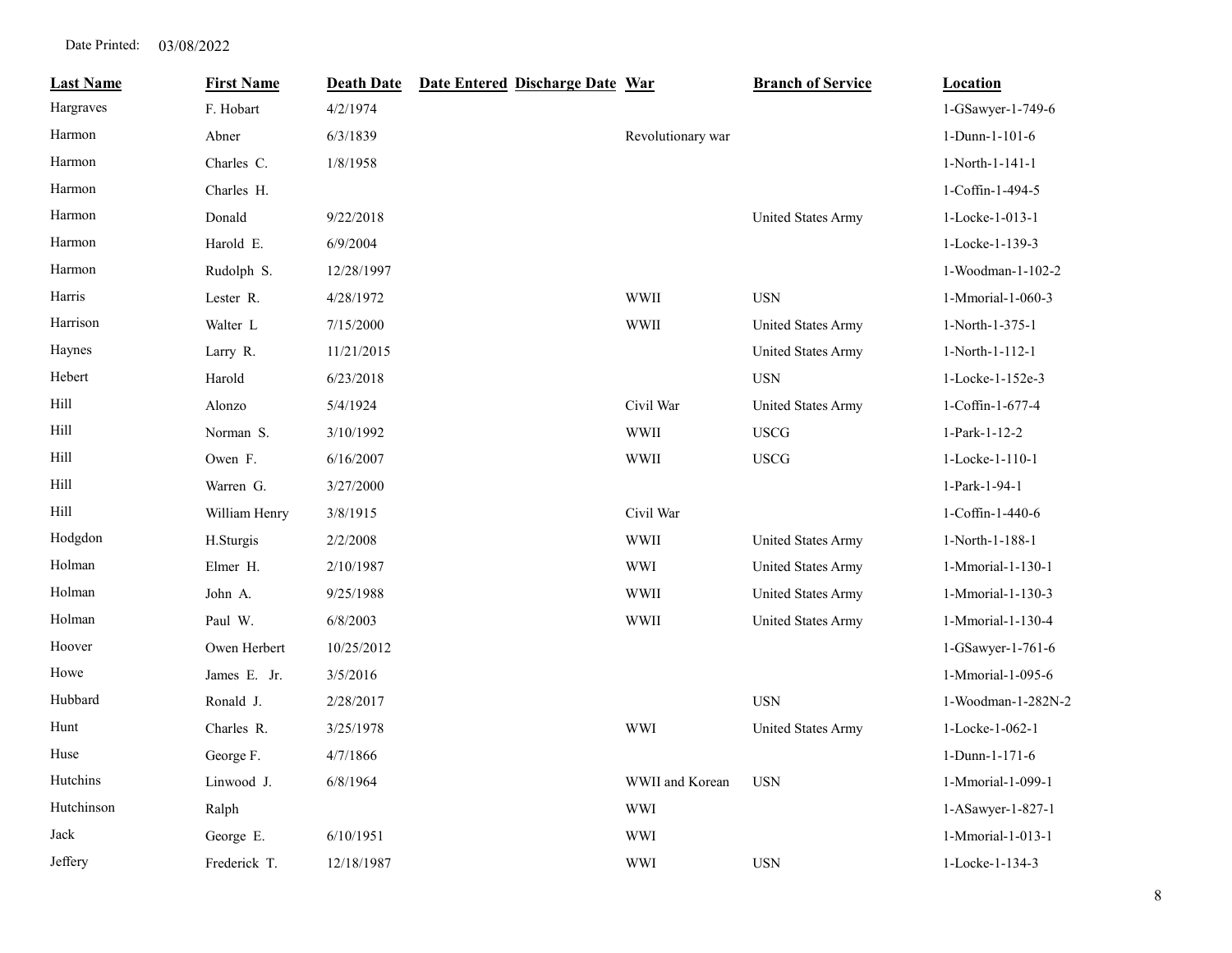| <b>Last Name</b> | <b>First Name</b> | <b>Death Date</b> | Date Entered Discharge Date War |             | <b>Branch of Service</b>  | <b>Location</b>    |
|------------------|-------------------|-------------------|---------------------------------|-------------|---------------------------|--------------------|
| Jewett           | Dean F.           | 5/5/2018          |                                 | <b>WWII</b> | United States Army        | 1-Park-1-32-1      |
| Johnson          | Erlon K           | 11/30/2018        |                                 |             |                           | 1-Locke-1-025-2    |
| Johnson          | Kenneth           | 9/16/1997         |                                 |             |                           | 1-GSawyer-1-785-1  |
| Johnson          | Robert C.         | 9/1/1984          |                                 |             | <b>USAF</b>               | 1-Locke-1-209-3    |
| Johnson          | Walter G.         | 12/10/2008        |                                 | <b>WWII</b> | United States Army        | 1-GSawyer-1-785-4  |
| Jordon           | Maurice E.        | 6/18/1983         |                                 | <b>WWI</b>  | <b>Merchant Marines</b>   | 1-Locke-1-155-2    |
| Jordon           | Reed E.           | 11/20/2008        |                                 |             | United States Army        | 1-Locke-1-155-3    |
| Junkins          | Franklin W.       | 7/11/1974         |                                 |             | United States Army        | 1-Mmorial-1-131-4  |
| Junkins          | Merton H.         | 5/21/1996         |                                 | <b>WWII</b> | <b>United States Army</b> | 1-Locke-1-190e-1   |
| Keller           | Henry P.          | 1/20/1984         |                                 | <b>WWI</b>  | United States Army        | 1-Mmorial-1-1A-3   |
| Kelley           | Elwin J.          | 5/29/1982         |                                 | <b>WWI</b>  | United States Army        | 1-Locke-1-153e-1   |
| Kelso            | Elmer G.          | 6/25/1988         |                                 | WWII        |                           | 1-ASawyer-1-838-5  |
| Kenny            | Merrill S.        | 5/31/1975         |                                 |             |                           | 1-Locke-1-203-1    |
| Kimball          | Millard E.        | 3/15/1986         |                                 | <b>WWII</b> | United States Army        | 1-North-1-355-1    |
| Kozloff          | David S.          | 1/20/2011         |                                 |             |                           | 1-Woodman-1-048N-1 |
| Kozloff          | Stanley W.        | 9/28/1986         |                                 | <b>WWII</b> | $_{\rm USN}$              | 1-Woodman-1-047N-1 |
| Labree           | Frederick W.      | 9/19/1972         |                                 |             |                           | 1-ASawyer-1-831-4  |
| Lamb             | Charles J. Jr     | 4/27/1994         |                                 |             |                           | 1-North-1-159-1    |
| Lane             | Howard P.         | 8/28/1988         |                                 |             |                           | 1-North-1-356-1    |
| Lane             | Ivory             |                   |                                 |             |                           | 1-Dunn-1-015-3     |
| Lane             | Jabez             |                   |                                 |             |                           | 1-Dunn-1-219-1     |
| Lang             | Van L.            | 12/19/2010        |                                 |             | <b>USAF</b>               | 1-Park-1-15-1      |
| LaPointe         | Edward P.         | 10/29/2012        |                                 |             | United States Army        | 1-Woodman-1-123-3  |
| Larrabee         | John Paul "Jack"  | 4/30/2000         |                                 |             |                           | 1-North-1-373-1    |
| Larry            | John A.           | 9/25/2019         |                                 |             | <b>USCG</b>               | 1-North-1-406-1    |
| Larry            | Robert A.         | 11/3/2019         |                                 |             | $_{\rm USN}$              | 1-North-1-407W-1   |
| Lawler           | Gregory J.        | 11/14/1946        |                                 | <b>WWII</b> | $_{\rm USN}$              | 1-Mmorial-1-010-1  |
| Leavitt          | Arthur W.         | 12/2/1950         |                                 |             |                           | 1-Mmorial-1-077-1  |
| Leavitt          | Frank J.          |                   |                                 |             |                           | 1-GSawyer-1-720-3  |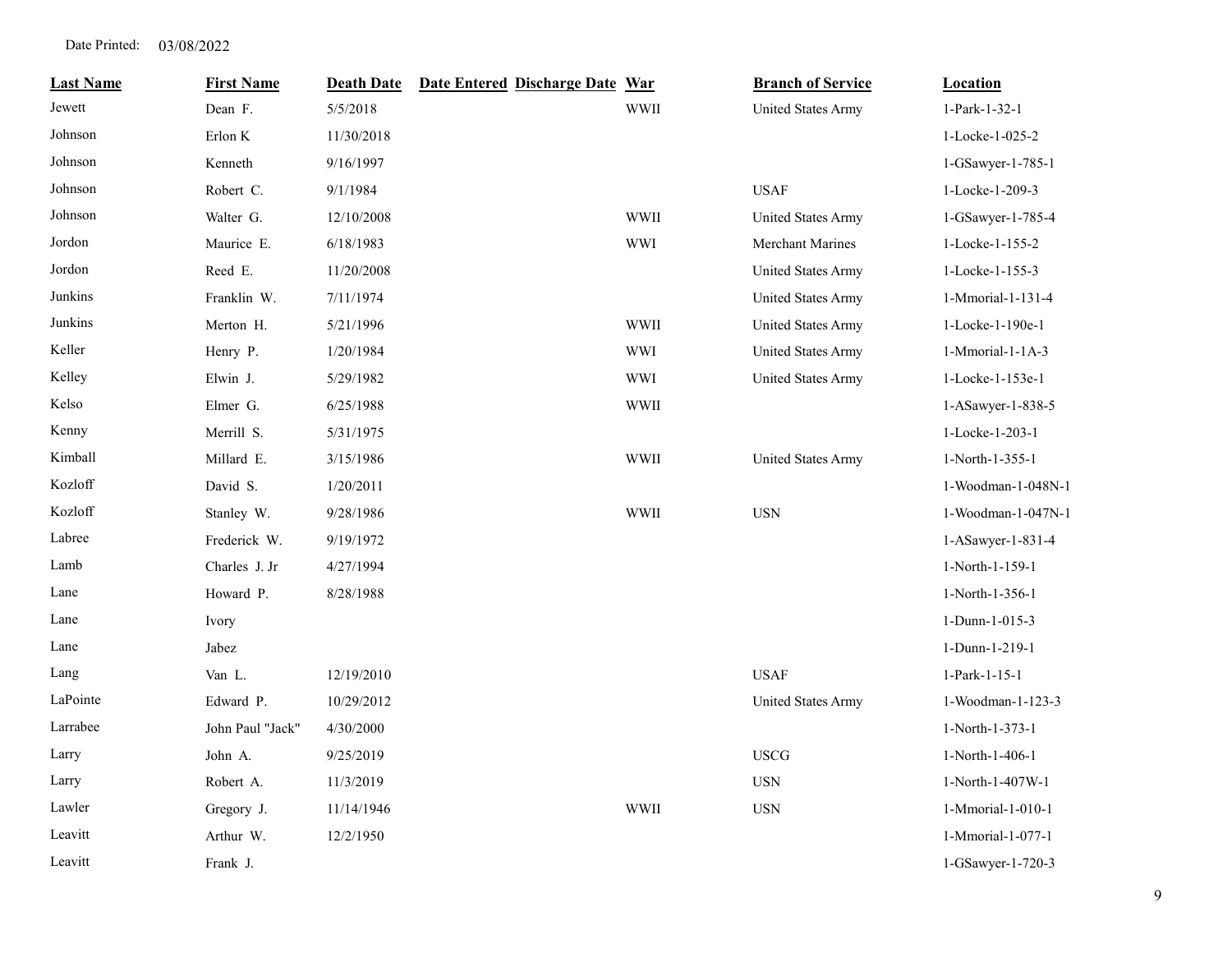| <b>Last Name</b> | <b>First Name</b> | <b>Death Date</b> | Date Entered Discharge Date War |             | <b>Branch of Service</b>  | <b>Location</b>    |
|------------------|-------------------|-------------------|---------------------------------|-------------|---------------------------|--------------------|
| Leavitt          | Raymond           | 12/5/1996         |                                 |             |                           | 1-North-1-253-1    |
| Leavitt Jr.      | Carroll Weston    | 6/4/2011          |                                 |             |                           | 1-Locke-1-041-1    |
| Ledoux           | Alfred E.         | 7/24/1985         |                                 | <b>WWII</b> | United States Army        | 1-North-1-046-1    |
| Lester           | George W.         | 7/6/1974          |                                 |             | <b>USN</b>                | 1-Park-1-03-1      |
| Levine           | Thomas            | 5/18/1996         |                                 | <b>WWII</b> | <b>United States Army</b> | 1-Woodman-1-050N-1 |
| Lewis            | Edward J.         | 6/15/2000         |                                 |             | <b>USMC</b>               | 1-Locke-1-178e-1   |
| Libby            | Arthur Benjamin   | 10/11/2018        |                                 | <b>WWII</b> | United States Army        | 1-Coffin-1-376-1   |
| Libby            | Calvin L.         | 8/25/1977         |                                 | Korean      | <b>USN</b>                | 1-Park-1-44-1      |
| Libby            | Carl A. Jr        | 2/16/2002         |                                 |             |                           | 1-Park-1-35-2      |
| Libby            | George A.         | 12/13/2009        |                                 |             |                           | 1-Mmorial-1-067-2  |
| Libby            | George H.         |                   |                                 |             |                           | 1-GSawyer-1-726-4  |
| Libby            | Squire L.         | 2/2/1945          |                                 |             |                           | 1-GSawyer-1-772-1  |
| Link             | Charles J.        | 9/12/1988         |                                 | <b>WWII</b> | United States Army        | 1-North-1-258-1    |
| Little           | Harold G.         | 6/26/1978         |                                 | <b>WWII</b> | United States Army        | 1-Mmorial-1-040-6  |
| Littlefield      | Horatio           | 12/10/1909        |                                 | Civil War   | United States Army        | 1-Coffin-1-581-1   |
| Littlefield      | Roger             | 1/17/1993         |                                 | Korean      | <b>United States Army</b> | 1-Mmorial-1-036-4  |
| Littorin         | Frank T.          | 9/18/1963         |                                 | <b>WWI</b>  | <b>United States Army</b> | 1-Mmorial-1-027-6  |
| Locuson          | John W. (Jack)    | 6/13/1990         |                                 |             |                           | 1-Park-1-28-1      |
| Lokken           | Edwin             | 10/10/1985        |                                 | <b>WWII</b> | <b>United States Army</b> | 1-Mmorial-1-003-1  |
| MacDonald        | Hugh E.           | 7/1/1997          |                                 | Korean      | United States Army        | 1-Park-1-68-4      |
| MacDonald        | Paul John         | 5/21/2021         |                                 |             |                           | 1-Park-1-68-3      |
| MacDowell        | Bruce A.          | 11/2/1973         |                                 | Vietnam     | <b>USAF</b>               | 1-Locke-1-194-1    |
| Maddox           | Herbert E. Jr     | 10/18/1992        |                                 |             |                           | 1-North-1-101-1    |
| Mahoney          | George A.         | 4/22/1983         |                                 |             |                           | 1-Park-1-63-1      |
| Mandato          | Michael R.        | 11/16/2018        |                                 |             | <b>USN</b>                | 1-North-1-401-1    |
| Manual           | Walter R.         | 2/3/1995          |                                 |             |                           | 1-Locke-1-020-3    |
| Marshall         | Capt. Joel        | 3/14/1867         |                                 |             |                           | 1-Dunn-1-066-1     |
| Marshall         | Joel Y.           |                   |                                 | <b>WWII</b> | <b>United States Army</b> | 1-GSawyer-1-782-3  |
| Marston          | Ernest R.         | 12/16/1997        |                                 | <b>WWII</b> | <b>United States Army</b> | 1-OldYard-1-363-5  |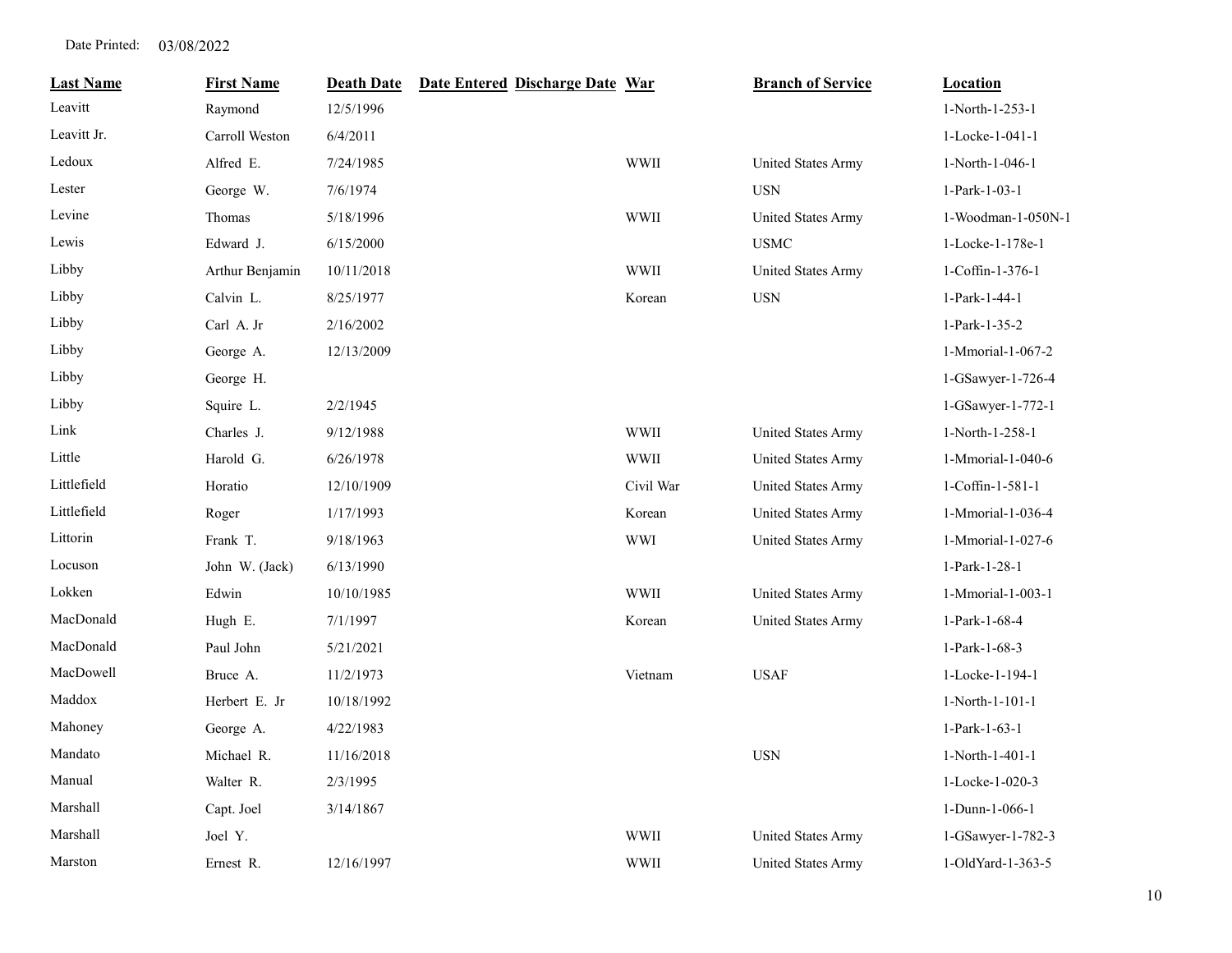| <b>Last Name</b> | <b>First Name</b>  | <b>Death Date</b> | Date Entered Discharge Date War |             | <b>Branch of Service</b>  | Location           |
|------------------|--------------------|-------------------|---------------------------------|-------------|---------------------------|--------------------|
| Marston          | Philip H.          | 1/24/1991         |                                 | <b>WWII</b> | <b>United States Army</b> | 1-OldYard-1-363-6  |
| McGonagle        | William F.         | 1/30/1990         |                                 | <b>WWII</b> | United States Army        | 1-GSawyer-1-822-1  |
| McGorrill        | Howard Wakefield   | 3/6/1998          |                                 |             |                           | 1-Locke-1-014-2    |
| McIntyre         | Leroy E.           | 1/15/1980         |                                 |             |                           | 1-North-1-311-1    |
| Mckay            | Edward             | 6/12/1965         |                                 |             |                           | 1-ASawyer-1-935-1  |
| Mckenney         | John I.            |                   |                                 |             |                           | 1-ASawyer-1-901-1  |
| McKeon           | Edward J.          | 7/9/1998          |                                 |             | <b>USAF</b>               | 1-Mmorial-1-091-4  |
| McKown           | Harold             | 6/10/1974         |                                 |             | United States Army        | 1-Mmorial-1-5A-4   |
| Mcleese          | David              |                   |                                 | Civil War   | United States Army        | 1-Coffin-1-628-6   |
| McNierney        | John H.            | 11/19/1979        |                                 | <b>WWII</b> | <b>United States Army</b> | 1-North-1-359-1    |
| Mellin           | Ernest N.          | 10/4/1994         |                                 | Korean      | <b>USN</b>                | 1-North-1-069-1    |
| Meserve          | Clarence L. " Bud" | 6/20/2009         |                                 | <b>WWII</b> | <b>United States Army</b> | 1-Coffin-1-616-5   |
| Meserve          | George B.          |                   |                                 |             |                           | 1-GSawyer-1-711-1  |
| Meserve          | Lawrence C.        | 7/14/2009         |                                 |             | <b>USMC</b>               | 1-Woodman-1-187S-2 |
| Meserve          | Lawrence S.        | 4/16/1984         |                                 |             | <b>United States Army</b> | 1-Park-1-31-1      |
| Mierop           | Raymond E.         | 5/13/1978         |                                 | <b>WWII</b> | <b>United States Army</b> | 1-Park-1-10-1      |
| Miller           | Elmer L.           | 5/30/1969         |                                 | <b>WWII</b> | <b>USN</b>                | 1-Mmorial-1-150-6  |
| Milliken         | Abraham            | 4/17/1857         |                                 |             |                           | 1-Dunn-1-274-4     |
| Milliken         | Rodney G.          | 6/10/2017         |                                 |             |                           | 1-Mmorial-1-085-3  |
| Moody            | Leon H.            | 7/3/1984          |                                 | Korean      | <b>USN</b>                | 1-Woodman-1-310-2  |
| Mooers           | Charles D.         | 6/2/1996          |                                 |             |                           | 1-Locke-1-066-1    |
| Mooers           | Roger              | 3/3/2020          |                                 |             | United States Army        | 1-Woodman-1-237S-1 |
| Moore            | Elliot             | 11/9/1863         |                                 | Civil War   | United States Army        | 1-ASawyer-1-874-5  |
| Moore            | George A.          | 12/20/1994        |                                 | <b>WWII</b> | <b>United States Army</b> | 1-North-1-314-1    |
| Moore            | John E.            |                   |                                 |             |                           | 1-ASawyer-1-874-6  |
| Moore            | Nathan N. Jr.      | 9/10/1981         |                                 | <b>WWII</b> | <b>United States Army</b> | 1-North-1-363-1    |
| Moore            | Perry              |                   |                                 |             |                           | 1-ASawyer-1-874-1  |
| Moreau           | Roger L.           | 3/25/2003         |                                 | <b>WWII</b> | <b>USN</b>                | 1-North-1-195-1    |
| Mougalian        | Robert P.          | 8/30/2014         |                                 |             |                           | 1-Woodman-1-205N-1 |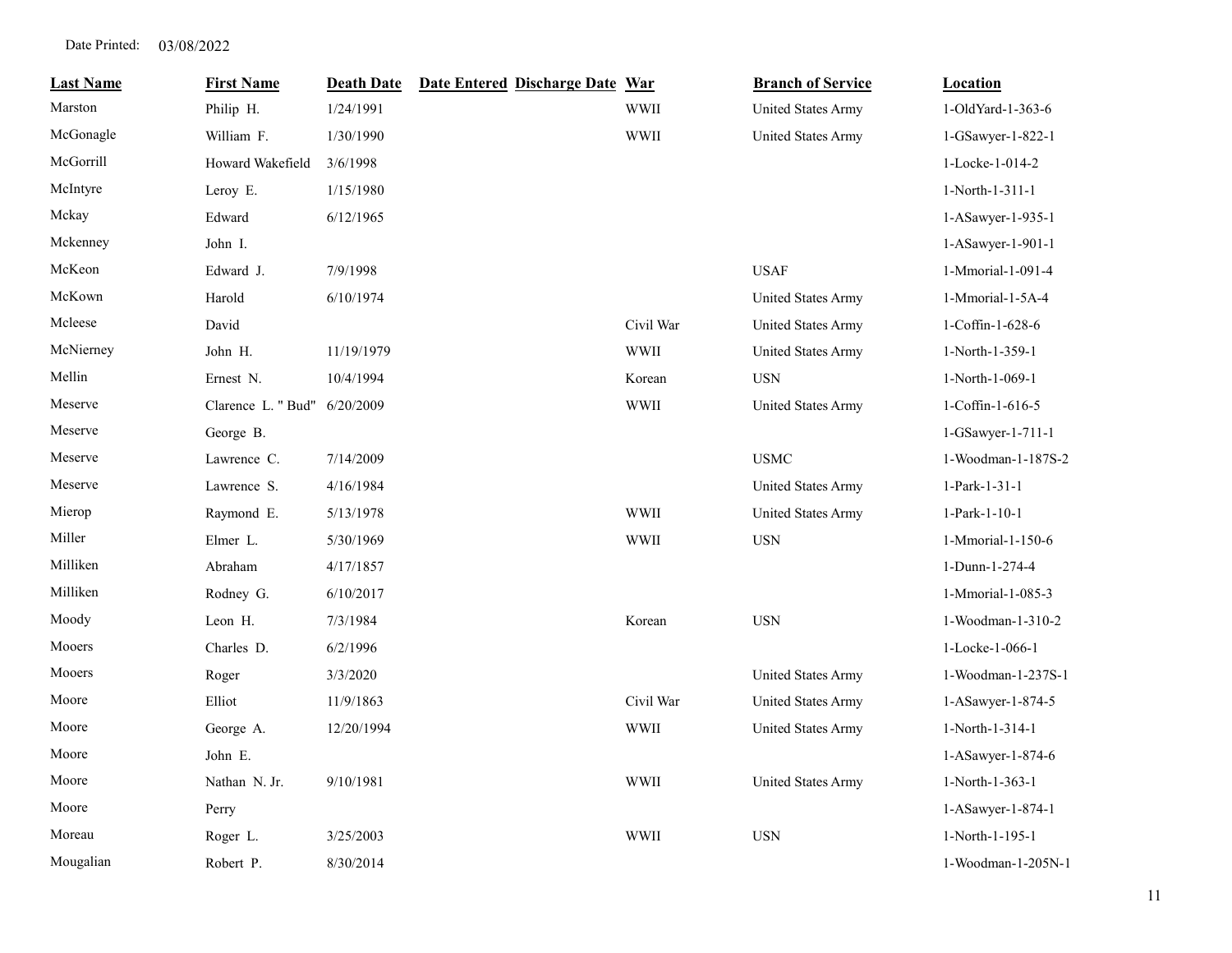| <b>Last Name</b> | <b>First Name</b>  | <b>Death Date</b> | Date Entered Discharge Date War |             | <b>Branch of Service</b>  | <b>Location</b>    |
|------------------|--------------------|-------------------|---------------------------------|-------------|---------------------------|--------------------|
| Moulton          | Alton R.           | 12/2/1935         |                                 | <b>WWI</b>  | <b>USN</b>                | 1-Coffin-1-536-3   |
| Moulton          | Carl N.            | 1/22/1999         |                                 | <b>WWII</b> | <b>United States Army</b> | 1-Locke-1-010-1    |
| Moulton          | Kevin E.           | 7/23/1994         |                                 |             |                           | 1-Locke-1-010-3    |
| Moulton          | Melvin E.          | 5/14/2008         |                                 |             | <b>United States Army</b> | 1-Locke-1-010-4    |
| Moulton          | Nathan C.          | 10/30/1969        |                                 | <b>WWI</b>  |                           | 1-ASawyer-1-887-1  |
| Mullen           | Harold E.          | 3/16/1993         |                                 |             |                           | 1-Mmorial-1-161-1  |
| Murphy Jr        | <b>Todd Philip</b> | 11/19/2021        |                                 |             |                           | 1-Woodman-1-248N-1 |
| Muslawski        | Stephen            | 9/27/1973         |                                 | <b>WWII</b> | <b>United States Army</b> | 1-Mmorial-1-038-4  |
| Nason            | Harry              | 2/19/1999         |                                 |             |                           | 1-Mmorial-1-018-6  |
| Nason            | Richard D.         | 5/14/1948         |                                 |             |                           | 1-Mmorial-1-030-3  |
| Nason            | Warren             |                   |                                 |             |                           | 1-ASawyer-1-879-4  |
| Neal             | Robert E.          | 8/1/2005          |                                 |             | <b>USMC</b>               | 1-GSawyer-1-776-3  |
| Neff             | Frances D."Frank"  | 2/22/1999         |                                 | <b>WWII</b> | <b>USN</b>                | 1-North-1-351-1    |
| Nelson           | John H. Sr.        | 2/16/1997         |                                 | Korean      | United States Army        | 1-Woodman-1-161S-1 |
| Nichols          | Thomas R.          | 7/21/1976         |                                 | Korean      | <b>United States Army</b> | 1-Locke-1-208-1    |
| Nickerson        | Clair              | 8/25/2018         |                                 |             | <b>Merchant Marines</b>   | 1-Mmorial-1-030-4  |
| Niles            | Myron N.           | 11/29/2006        |                                 |             | <b>United States Army</b> | 1-North-1-086-1    |
| Norman           | James W.           | 5/27/1987         |                                 | <b>WWII</b> | <b>United States Army</b> | 1-Park-1-65-3      |
| Nye              | Henry F.           | 5/27/1994         |                                 |             |                           | 1-North-1-128-1    |
| Ohl              | Louis E.           | 1/4/1982          |                                 |             |                           | 1-GSawyer-1-759-1  |
| Osborne          | Walter J.          | 6/17/1994         |                                 |             |                           | 1-Park-1-47-2      |
| Osborne          | Walter W.          | 2/23/1978         |                                 |             |                           | 1-Park-1-47-3      |
| Owen             | Kenneth W.         | 5/1/1996          |                                 |             |                           | 1-Mmorial-1-084-1  |
| Owen             | Lucene L. "Bill"   | 2/20/2007         |                                 |             |                           | 1-North-1-199-1    |
| Ozbun            | Duane              | 9/26/2011         |                                 |             | <b>United States Army</b> | 1-ASawyer-1-829-4  |
| Paine            | Francis E.         | 3/3/1969          |                                 | <b>WWII</b> | <b>USAF</b>               | 1-Locke-1-144-1    |
| Palmer           | Arthur H.          | 8/17/1954         |                                 |             |                           | 1-Mmorial-1-145-3  |
| Palmer           | Cedric M.          | 1/17/1965         |                                 |             | <b>USAF</b>               | 1-Mmorial-1-159-3  |
| Palmer           | Cyrus B.           | 2/7/2015          |                                 | <b>WWII</b> | <b>United States Army</b> | 1-Woodman-1-077N-2 |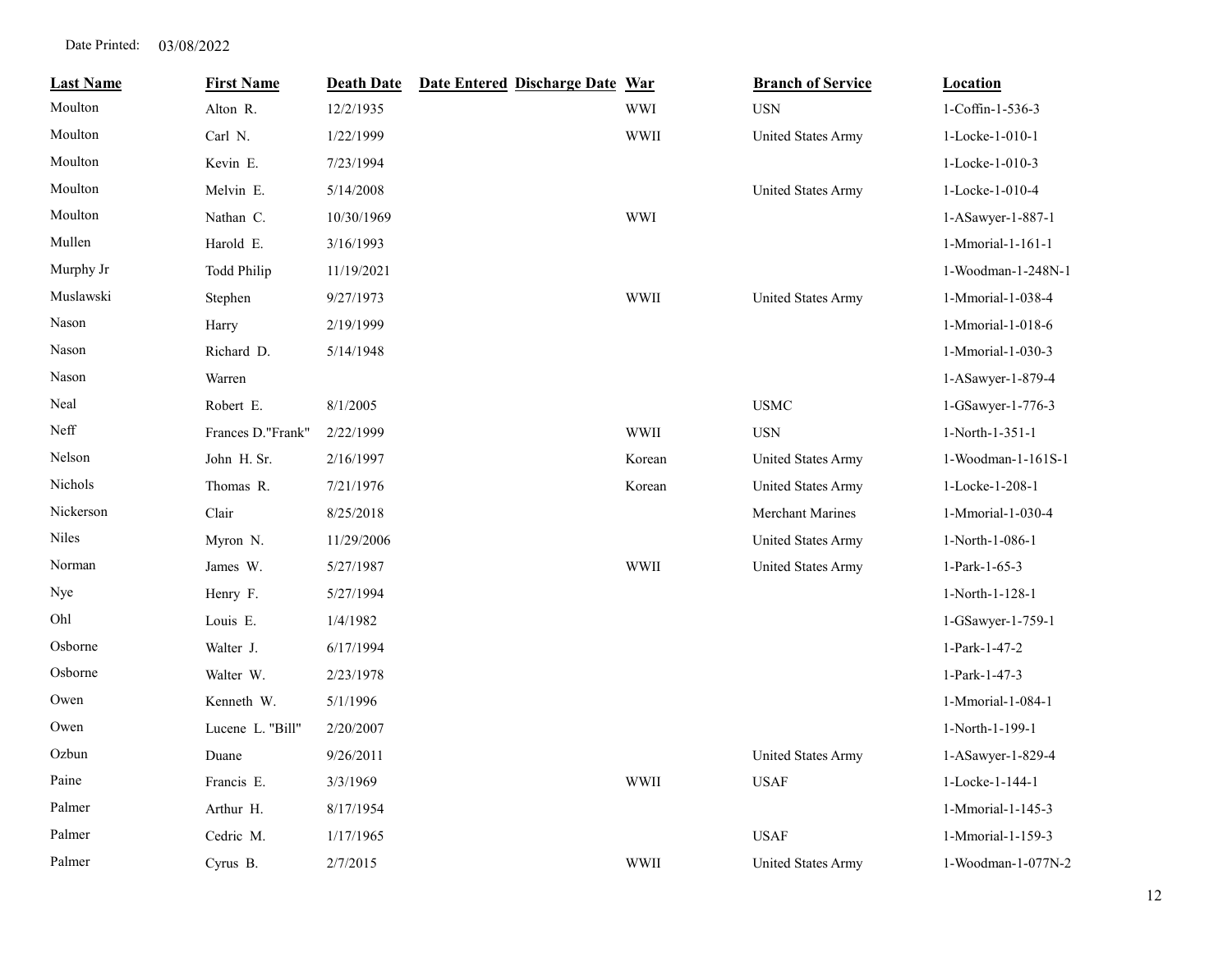| <b>Last Name</b> | <b>First Name</b> | <b>Death Date</b> | Date Entered Discharge Date War |             | <b>Branch of Service</b>  | <b>Location</b>    |
|------------------|-------------------|-------------------|---------------------------------|-------------|---------------------------|--------------------|
| Palmer           | George H.         | 9/8/1991          |                                 |             | <b>USAF</b>               | 1-ASawyer-1-950-4  |
| Palmer           | Merle W.          | 3/18/1972         |                                 | <b>WWI</b>  | <b>United States Army</b> | 1-Coffin-1-551-4   |
| Palmer           | Merton, "Bud"     | 12/15/2010        |                                 | <b>WWII</b> | <b>United States Army</b> | 1-Mmorial-1-032-3  |
| Palmer           | Norman W.         | 3/1/2009          |                                 | <b>WWII</b> | United States Army        | 1-North-1-060-1    |
| Palmer           | Richard           | 11/14/1873        |                                 |             |                           | 1-Dunn-1-168-1     |
| Palmer           | Ronald L.         | 7/22/2004         |                                 |             |                           | 1-ASawyer-1-934-4  |
| Palmer           | Truman            | 10/17/1963        |                                 | <b>WWI</b>  | <b>United States Army</b> | 1-Coffin-1-551-1   |
| Parks            | John O.           | 4/17/1973         |                                 |             |                           | 1-ASawyer-1-931-6  |
| Parsons          | Donald T.         | 3/16/2012         |                                 | Korean      | <b>United States Army</b> | 1-GSawyer-1-771-4  |
| Patterson        | Robert H.         | 6/3/2014          |                                 |             |                           | 1-GSawyer-1-816-4  |
| Paucek           | Lawrance E.       | 8/29/1963         |                                 |             |                           | 1-Mmorial-1-149-3  |
| Pease            | Albert C.         | 1/3/2021          |                                 |             | <b>USAF</b>               | 1-Locke-1-008-2    |
| Pease            | Allen G.          | 5/31/2015         |                                 | <b>WWII</b> | <b>USMC</b>               | 1-North-1-121-1    |
| Pease            | Elmer             | 8/24/1937         |                                 | <b>WWI</b>  |                           | 1-ASawyer-1-828-4  |
| Pease            | George Marshall   | 10/14/2015        |                                 |             |                           | 1-Mmorial-1-080-4  |
| Pelleteir        | Mark H.           | 6/14/1972         |                                 | <b>WWII</b> | United States Army        | 1-Mmorial-1-162-3  |
| Pendleton        | Irving C.         | 9/11/2019         |                                 | Korean      | <b>USAF</b>               | 1-Woodman-1-106N-2 |
| Pennell          | Arthur            |                   |                                 |             |                           | 1-Dunn-1-156-2     |
| <b>Phillips</b>  | Claude A.         | 7/3/1999          |                                 |             |                           | 1-Locke-1-098-4    |
| Phillips         | Raymond L.        | 11/25/1982        |                                 | Vietnam     | United States Army        | 1-North-1-387-1    |
| Pierce           | George E.         | 9/14/2011         |                                 |             | United States Army        | 1-Park-1-45-4      |
| Pinkham          | Carl A.           | 11/6/1955         |                                 | Korean      | $_{\rm USN}$              | 1-Mmorial-1-037-1  |
| Pinkham          | Maurice L.        | 12/16/1994        |                                 |             |                           | 1-Park-1-77-3      |
| Plowman          | Oliver            |                   |                                 | Civil War   | United States Army        | 1-Coffin-1-574-1   |
| Plummer          | Edwin T. Jr.      | 10/20/1990        |                                 | <b>WWII</b> | <b>United States Army</b> | 1-ASawyer-1-954-1  |
| Plummer          | Roger O.          | 12/21/1971        |                                 | <b>WWII</b> | <b>USMC</b>               | 1-Mmorial-1-104-1  |
| Plummer          | Wilbur L          | 2/8/2007          |                                 |             |                           | 1-North-1-088-1    |
| Poor             | Leander           |                   |                                 | Civil War   | <b>United States Army</b> | 1-Coffin-1-487-1   |
| Powers           | Donald E.         | 12/22/2010        |                                 |             | <b>USMC</b>               | 1-Woodman-1-187N-1 |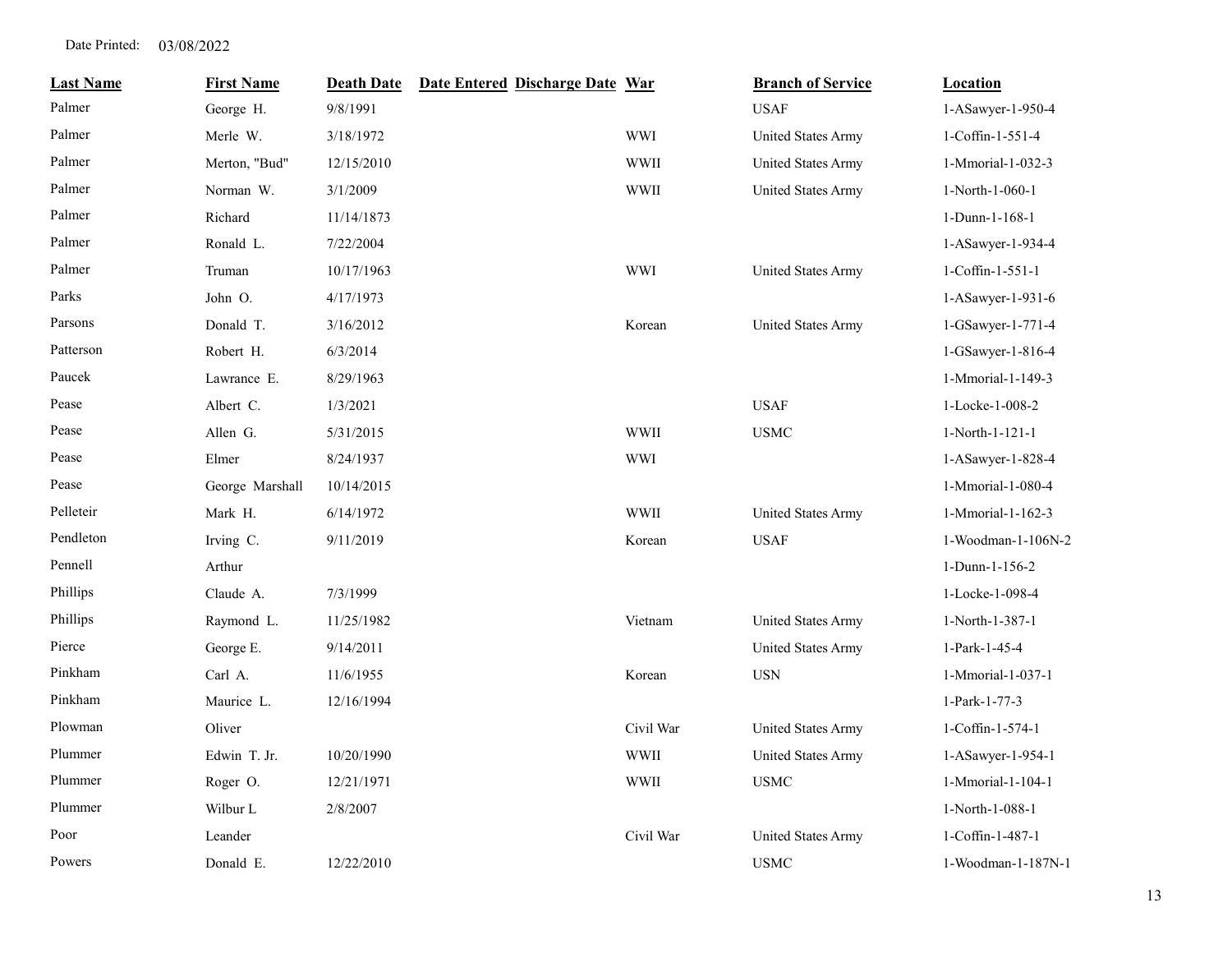| <b>Last Name</b> | <b>First Name</b> | <b>Death Date</b> | Date Entered Discharge Date War |                 | <b>Branch of Service</b>  | <b>Location</b>    |
|------------------|-------------------|-------------------|---------------------------------|-----------------|---------------------------|--------------------|
| Preston          | Floyd H.Jr."Skip" | 12/9/2010         |                                 |                 | <b>USCG</b>               | 1-North-1-210-1    |
| Prisso           | Herbert W.        | 4/14/1962         |                                 | <b>WWII</b>     | $_{\rm USN}$              | 1-Mmorial-1-141-1  |
| Randall          | Ellsworth E.      | 10/11/2005        |                                 |                 |                           | 1-North-1-111-1    |
| Randall          | Milton I.         | 1/13/1978         |                                 | <b>WWII</b>     | United States Army        | 1-Park-1-60-1      |
| Rankin           | Eugene R.         | 9/11/2014         |                                 | <b>WWII</b>     |                           | 1-Woodman-1-123-1  |
| Raymond          | Lee I.            | 9/13/2009         |                                 | Korean          | <b>USN</b>                | 1-Woodman-1-183N-1 |
| Reynolds         | Borden H. "Bud"   | 5/16/2015         |                                 |                 |                           | 1-Locke-1-058-3    |
| Reynolds         | James O.          | 1/20/2006         |                                 | <b>WWII</b>     | <b>United States Army</b> | 1-Locke-1-058-5    |
| Richards         | Alvin             | 9/8/1852          |                                 |                 |                           | 1-Coffin-1-369-6   |
| Richards         | Donald T.         | 12/20/2010        |                                 |                 | United States Army        | 1-Mmorial-1-109-1  |
| Richards         | Earl U.B.         | 2/12/1974         |                                 | <b>WWI</b>      | United States Army        | 1-Mmorial-1-004-2  |
| Richards         | Earl U.B. Jr.     | 5/8/2017          |                                 |                 |                           | 1-Locke-1-039-4    |
| Richards         | Freeman           |                   |                                 | Civil War       | United States Army        | 1-OldYard-1-339-3  |
| Richards         | George H.         | 3/15/1977         |                                 | WWI             | United States Army        | 1-OldYard-1-339-6  |
| Richards         | George W.         |                   |                                 | Civil War       | United States Army        | 1-OldYard-1-339-4  |
| Richards         | Melvin W.         | 4/20/2002         |                                 |                 |                           | 1-Mmorial-1-004-4  |
| Richards         | Robert W.         | 3/13/2001         |                                 | Korean          | United States Army        | 1-Woodman-1-001-1  |
| Richards         | U.S.              |                   |                                 | Civil War       | <b>United States Army</b> | 1-OldYard-1-339-1  |
| Richards         | William           | 1/20/1872         |                                 | War of 1812     | United States Army        | 1-Coffin-1-369-4   |
| Rideout          | Searle M. Jr.     | 3/27/1996         |                                 | <b>WWII</b>     | United States Army        | 1-Woodman-1-054N-2 |
| Riley            | Philip W.         | 10/22/2003        |                                 | <b>WWII</b>     | <b>United States Army</b> | 1-Park-1-67-4      |
| Roberts          | Basil             | 8/24/1955         |                                 | <b>WWI</b>      | United States Army        | 1-Mmorial-1-049-1  |
| Roberts          | Raymond H.        | 5/30/2005         |                                 |                 |                           | 1-North-1-171-1    |
| Roberts          | William C.        | 12/28/1958        |                                 | <b>WWII</b>     |                           | 1-Mmorial-1-062-1  |
| Robinson         | Albert C.         |                   |                                 | Civil War       | United States Army        | 1-Coffin-1-454-6   |
| Robinson         | Dale M.           | 11/8/2011         |                                 |                 |                           | 1-Locke-1-091-1    |
| Robinson         | David G.          | 4/7/1999          |                                 | Vietnam         | <b>USN</b>                | 1-Locke-1-109-2    |
| Robinson         | Harold L.         | 1/26/1965         |                                 | <b>WWI</b>      | <b>USAF</b>               | 1-Locke-1-092-1    |
| Robinson         | James T.          | 6/7/1968          |                                 | WWII and Korean | <b>United States Army</b> | 1-Coffin-1-621-5   |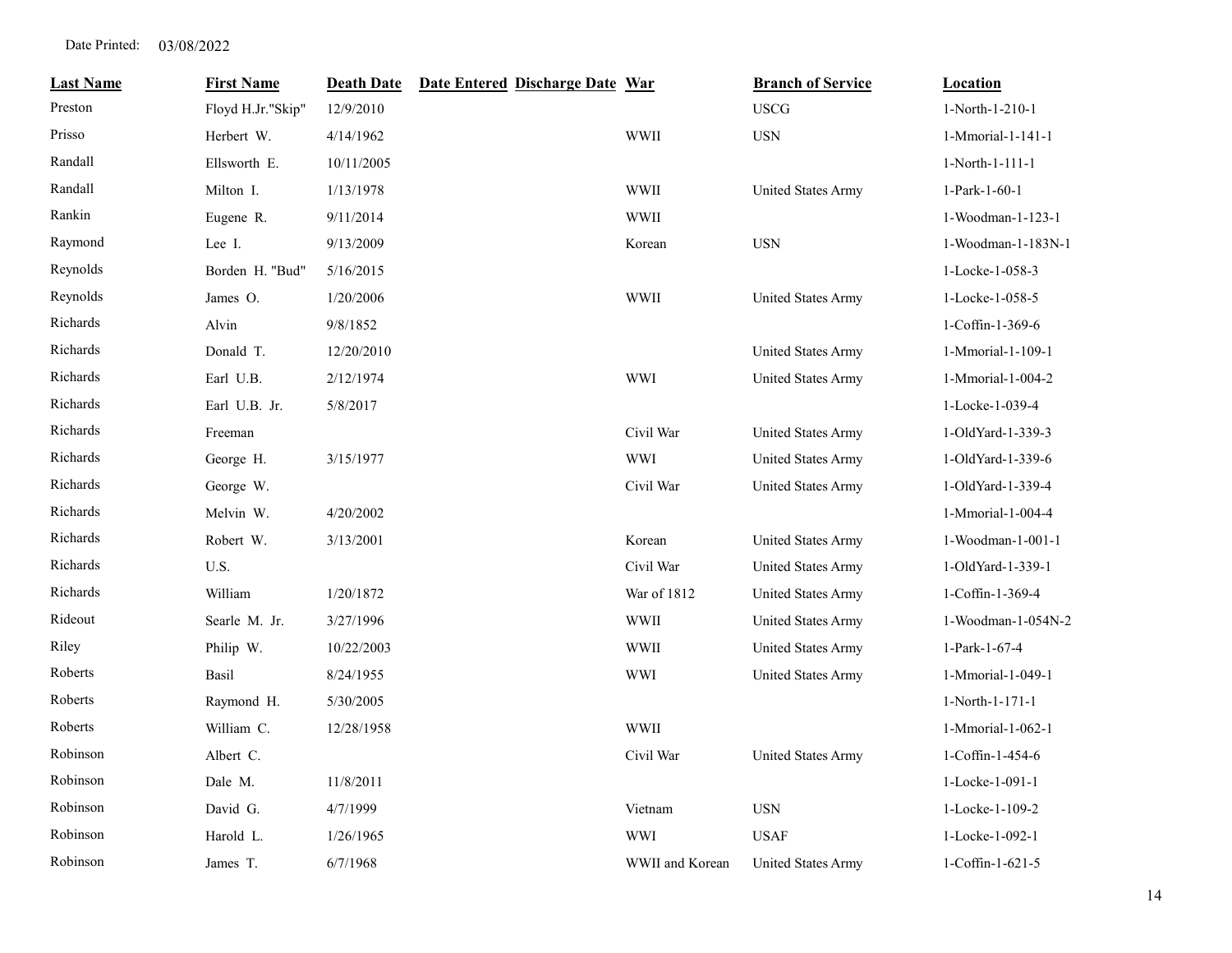| <b>Last Name</b> | <b>First Name</b>  | <b>Death Date</b> | Date Entered Discharge Date War |             | <b>Branch of Service</b>  | <b>Location</b>    |
|------------------|--------------------|-------------------|---------------------------------|-------------|---------------------------|--------------------|
| Robinson         | Manfred L.         | 6/19/1957         |                                 | <b>WWI</b>  | United States Army        | 1-Mmorial-1-083-1  |
| Robinson         | Walter H. "Bert"   | 8/18/1980         |                                 | <b>WWII</b> | United States Army        | 1-Locke-1-019-4    |
| Robinson         | William F.         | 4/27/1993         |                                 | <b>WWII</b> | <b>USAF</b>               | 1-Locke-1-019-1    |
| Rogers           | Richard S.         | 9/25/1994         |                                 |             | <b>USMC</b>               | 1-North-1-066-1    |
| Rollins          | Harry              | 4/2/2014          |                                 |             |                           | 1-GSawyer-1-759-4  |
| Ross             | Albert E.          | 8/20/1910         |                                 |             |                           | 1-Dunn-1-248-4     |
| Ross             | John L.            | 5/3/2000          |                                 |             |                           | 1-Mmorial-1-111-6  |
| Roussin          | Michael Paul       | 9/11/2011         |                                 |             |                           | 1-Locke-1-056-6    |
| Roussin          | William T.         | 2/8/1988          |                                 | <b>WWII</b> | United States Army        | 1-Locke-1-056-3    |
| Rowell           | Harry E.           | 12/7/1975         |                                 | <b>WWI</b>  | United States Army        | 1-Mmorial-1-135-1  |
| Roy              | Azarie Charles     | 2/11/1982         |                                 | <b>WWII</b> | United States Army        | 1-Park-1-39-4      |
| Runnells         | Isaac S.           | 8/28/1866         |                                 |             |                           | 1-OldYard-1-345-1  |
| Ryder            | Raymond V.         | 7/18/1987         |                                 | <b>WWII</b> | United States Army        | 1-North-1-341-1    |
| Saindon          | Theodore N. Jr.    | 6/12/1971         |                                 | Vietnam     | <b>USAF</b>               | 1-Locke-1-006-2    |
| Sands            | Herbert G.         | 9/26/1979         |                                 |             |                           | 1-GSawyer-1-791-3  |
| Sands            | Robert Leander Sr. | 4/14/1998         |                                 |             |                           | 1-Locke-1-018-3    |
| Sargent          | Bruce E.           | 7/24/1996         |                                 | Vietnam     | <b>United States Army</b> | 1-Mmorial-1-126-1  |
| Sargent          | Charles I.         | 2/2/1959          |                                 | <b>WWI</b>  | <b>United States Army</b> | 1-Mmorial-1-126-3  |
| Sargent          | Clinton            | 11/30/1996        |                                 | Korean      | United States Army        | 1-Coffin-1-484-2   |
| Sargent          | Lloyd H.           | 9/1/1956          |                                 | <b>WWI</b>  | United States Army        | 1-Mmorial-1-075-3  |
| Sargent          | Merton K.          | 1/27/2003         |                                 | <b>WWII</b> | <b>United States Army</b> | 1-Mmorial-1-125-3  |
| Saunders         | William L.         | 9/23/1994         |                                 | Korean      | <b>USAF</b>               | 1-Locke-1-165-3    |
| Sawyer           | Arthur T.          | 11/29/1970        |                                 |             |                           | 1-GSawyer-1-781-6  |
| Sawyer           | George E.          | 4/11/2018         |                                 | <b>WWII</b> | <b>United States Army</b> | 1-Mmorial-1-058-1  |
| Sawyer           | Harold D.          | 5/12/1978         |                                 | <b>WWI</b>  | United States Army        | 1-GSawyer-1-777-6  |
| Sawyer           | Kenneth E.         | 11/1/1987         |                                 | <b>WWI</b>  |                           | 1-ASawyer-1-896-3  |
| Sawyer           | Laurence A.        | 7/31/1958         |                                 | WWI         | United States Army        | 1-Mmorial-1-111-3  |
| Sawyer           | Ralph H.           | 3/24/1969         |                                 | <b>WWI</b>  |                           | 1-Coffin-1-404-3   |
| Schildroth       | Wesley A.          | 5/11/2000         |                                 | <b>WWII</b> | <b>United States Army</b> | 1-Woodman-1-138N-1 |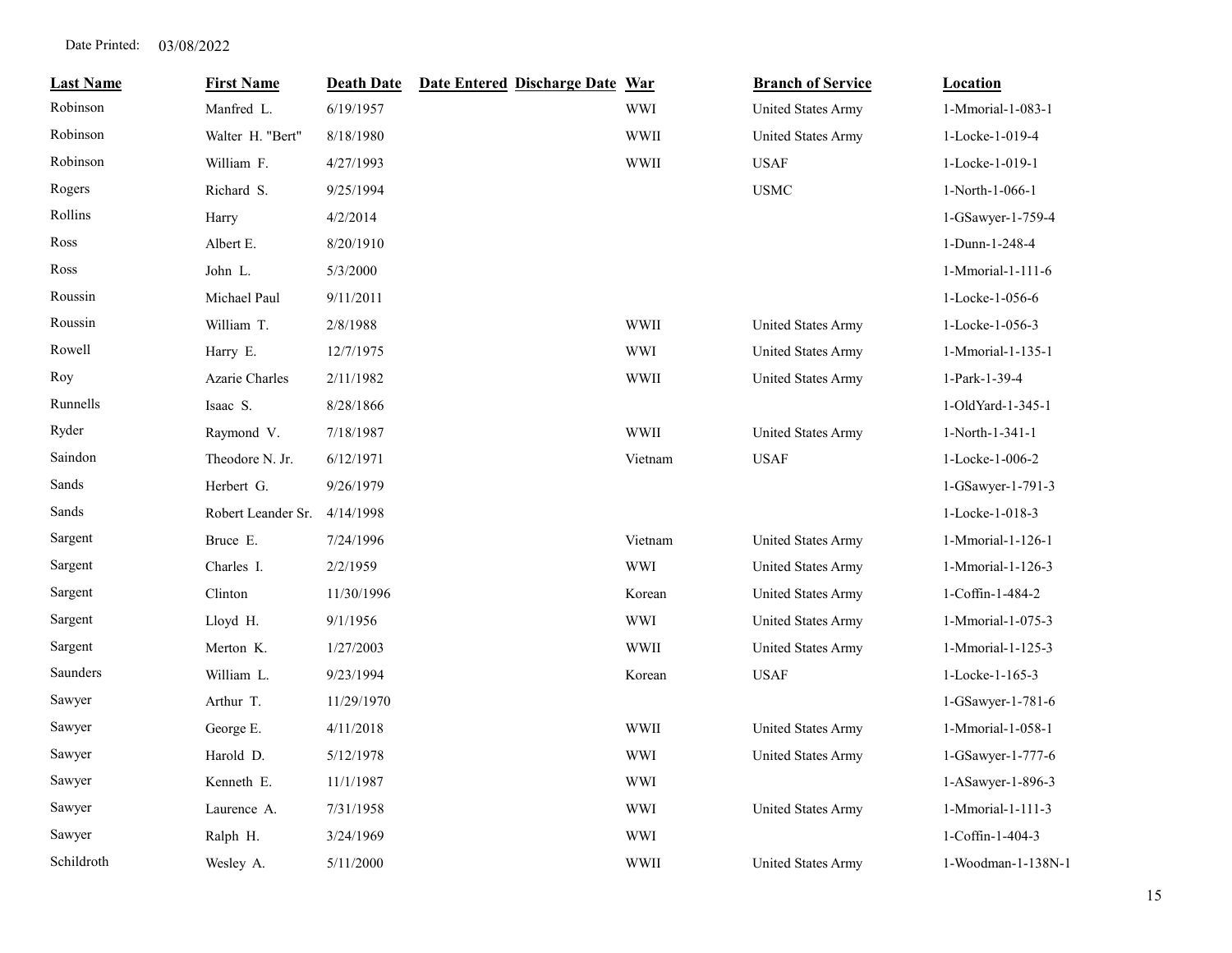| <b>Last Name</b> | <b>First Name</b> | <b>Death Date</b> | Date Entered Discharge Date War |             | <b>Branch of Service</b>  | <b>Location</b>    |
|------------------|-------------------|-------------------|---------------------------------|-------------|---------------------------|--------------------|
| Scott            | Earl W.           | 3/22/2010         |                                 |             | <b>USMC</b>               | 1-Locke-1-177w-1   |
| Seaward          | Charles W.        | 7/21/1976         |                                 | <b>WWI</b>  | <b>USN</b>                | 1-Locke-1-024-1    |
| Shaffer          | Charles           | 7/30/1998         |                                 |             |                           | 1-Woodman-1-119S-2 |
| Short            | "Fred" Alfred S.  | 10/23/2008        |                                 | Vietnam     | <b>USN</b>                | 1-Locke-1-008-1    |
| Silva            | Albert R.         | 6/8/2007          |                                 |             |                           | 1-North-1-290-1    |
| Simpson          | Richard J.        | 1/29/2002         |                                 | Korean      | United States Army        | 1-North-1-333-1    |
| Skillins         | Walter F.         | 1/19/1988         |                                 |             |                           | 1-North-1-081-1    |
| Smith            | Allen V.          | 3/6/2010          |                                 |             | <b>USN</b>                | 1-Park-1-02-3      |
| Smith            | Erwin L.          | 6/10/2009         |                                 |             |                           | 1-Mmorial-1-075-4  |
| Smith            | John V.           | 3/30/2005         |                                 |             |                           | 1-North-1-034-1    |
| Smith            | Robert M.         | 1/15/2002         |                                 |             |                           | 1-North-1-201-1    |
| Snell            | Henry A.          | 9/18/1986         |                                 | <b>WWI</b>  | <b>United States Army</b> | 1-GSawyer-1-763-1  |
| Spoffard         | Winnifred         | 7/24/2018         |                                 | <b>WWII</b> | <b>USCG</b>               | 1-Park-1-03-3      |
| Spofford         | Benjamin F.       | 7/8/1961          |                                 |             |                           | 1-OldYard-1-327-1  |
| Spofford         | Robert E.         | 11/5/2006         |                                 |             |                           | 1-OldYard-1-327-4  |
| Stack            | Donald K.         | 5/3/1973          |                                 | <b>WWII</b> | <b>United States Army</b> | 1-Locke-1-094-1    |
| Stapleton        | Edwin D.          | 6/22/1996         |                                 | Korean      | <b>USAF</b>               | 1-Park-1-85-1      |
| <b>Steeves</b>   | Noble             | 12/17/2016        |                                 |             | United States Army        | 1-Woodman-1-091N-2 |
| Stilphen         | William F.        | 3/11/1986         |                                 | Korean      | <b>USAF</b>               | 1-Woodman-1-046N-1 |
| Stone            | Wilbur H.         | 6/17/1993         |                                 | <b>WWII</b> | <b>USCG</b>               | 1-North-1-345-1    |
| Stonier          | James E.          | 2/16/1965         |                                 |             |                           | 1-Locke-1-088-1    |
| <b>Straw</b>     | Clifton D.        | 6/20/1978         |                                 | <b>WWII</b> | <b>USAF</b>               | 1-North-1-305-1    |
| Strom            | Alvah E.          | 5/15/1956         |                                 | WWII        | United States Army        | 1-GSawyer-1-800-4  |
| Stuart           | H. Spencer        | 7/13/2012         |                                 |             |                           | 1-GSawyer-1-737-5  |
| Sullivan         | John F.           | 4/7/1976          |                                 | <b>WWII</b> | United States Army        | 1-Park-1-07-1      |
| Sweetser         | Edward            |                   |                                 | Civil War   |                           | 1-Dunn-1-138-4     |
| Sweetser         | John              |                   |                                 | War of 1812 |                           | 1-Dunn-1-139-4     |
| Swett            | Harold            | 11/29/1958        |                                 | <b>WWI</b>  | <b>United States Army</b> | 1-ASawyer-1-932-5  |
| Tapley           | Russell E.        | 12/21/1997        |                                 | <b>WWII</b> | United States Army        | 1-Park-1-79-4      |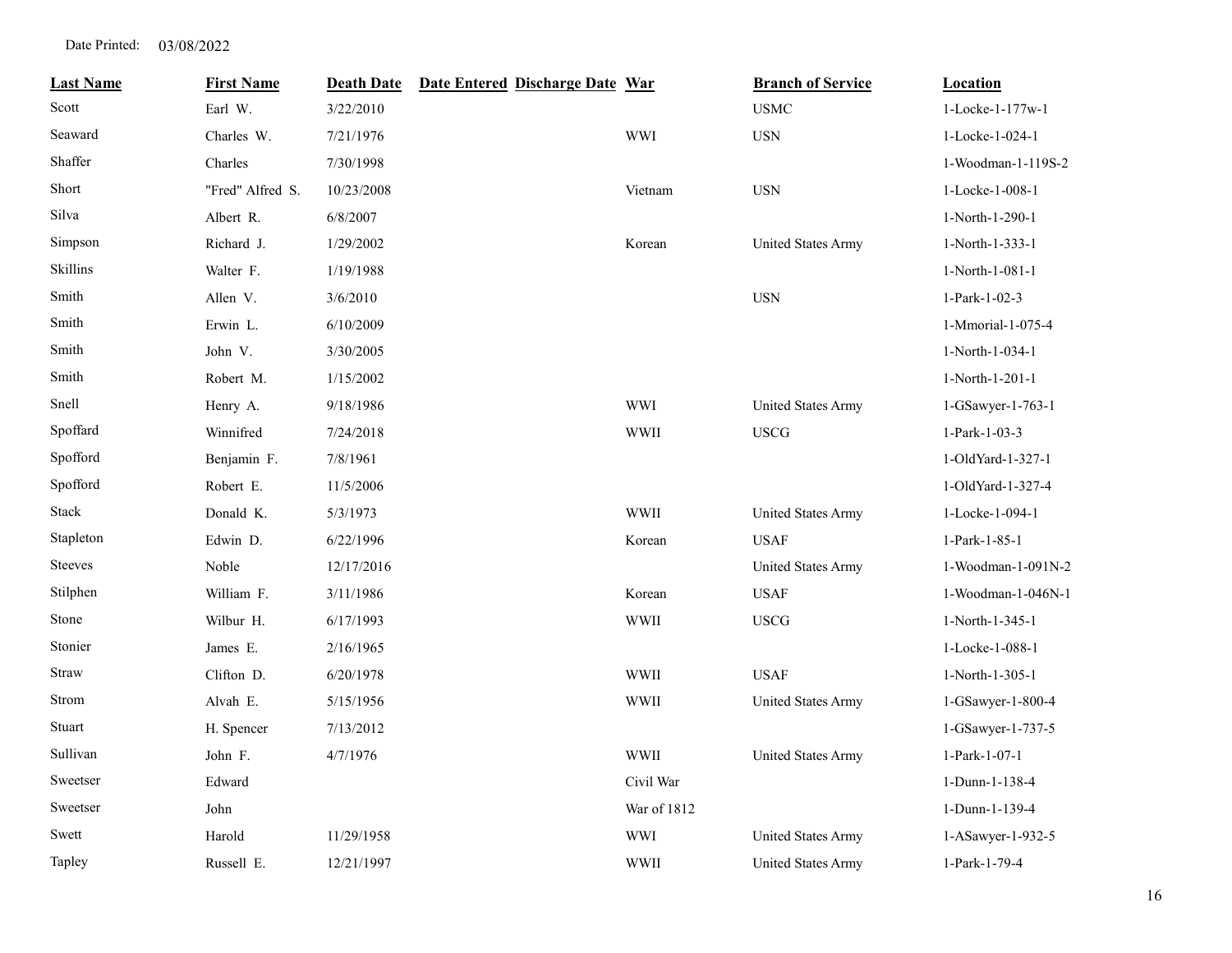| <b>Last Name</b> | <b>First Name</b> | <b>Death Date</b> | Date Entered Discharge Date War |             | <b>Branch of Service</b>  | <b>Location</b>    |
|------------------|-------------------|-------------------|---------------------------------|-------------|---------------------------|--------------------|
| Tarbox           | Joseph J.         | 1/13/2013         |                                 |             |                           | 1-Locke-1-004-4    |
| Tarbox           | Thomas A.         | 3/28/2006         |                                 |             |                           | 1-GSawyer-1-717-1  |
| Tasker           | Basil C. Jr.      | 3/29/2015         |                                 |             |                           | 1-Locke-1-125-4    |
| Thibault         | Paul R.           | 8/15/1993         |                                 | <b>WWII</b> | United States Army        | 1-Woodman-1-061N-2 |
| Thomas           | William E.        | 2/28/2011         |                                 |             | <b>United States Army</b> | 1-Locke-1-027-1    |
| Tibbetts         | Charles S.        | 2/18/1964         |                                 | <b>WWII</b> | United States Army        | 1-Mmorial-1-095-2  |
| Tibbetts         | Richard F.        | 12/22/1996        |                                 |             |                           | 1-North-1-073-1    |
| Tillson          | LeRoy S. Jr.      | 2/17/1998         |                                 | <b>WWII</b> | United States Army        | 1-Woodman-1-014-3  |
| Towle            | Arthur L.         | 3/29/1971         |                                 | <b>WWII</b> |                           | 1-ASawyer-1-862-6  |
| Towle            | David M.          | 12/9/2004         |                                 |             |                           | 1-GSawyer-1-821-4  |
| Towle            | Elliot B.         | 5/17/2008         |                                 |             |                           | 1-GSawyer-1-820-3  |
| Towle            | Lt. Newton E. Jr. |                   |                                 | <b>WWII</b> | <b>USAF</b>               | 1-Coffin-1-554-2   |
| Towle            | Merton W.         | 4/25/1995         |                                 |             |                           | 1-GSawyer-1-821-2  |
| Towns            | Frances R.        | 5/14/1976         |                                 | <b>WWII</b> | <b>USMC</b>               | 1-Locke-1-111-1    |
| Townsend         | Allan T.          |                   |                                 |             |                           | 1-ASawyer-1-949-3  |
| Townsend         | Alvah J.          | 5/21/1864         |                                 | Civil War   | <b>United States Army</b> | 1-OldYard-1-336-3  |
| Townsend         | Alvin             | 3/26/1892         |                                 |             |                           | 1-OldYard-1-336-1  |
| Tripp            | Curtis W.         | 8/6/2000          |                                 | Vietnam     | United States Army        | 1-Park-1-18-4      |
| Tripp            | Millard A. Jr.    | 1/14/2013         |                                 |             |                           | 1-North-1-013-1    |
| Truscott         | George Hollis     | 5/30/1977         |                                 | <b>WWI</b>  | <b>USN</b>                | 1-Dunn-1-212-6     |
| Turner           | Ralph W.          | 11/24/1970        |                                 | <b>WWII</b> | <b>USCG</b>               | 1-Park-1-49-1      |
| Tweedie          | George            | 3/31/2001         |                                 |             |                           | 1-North-1-147-1    |
| Twombly          | Chesney           | 10/29/1997        |                                 | WWII        | <b>USAF</b>               | 1-GSawyer-1-793-3  |
| Tyler            | George            |                   |                                 |             |                           | 1-Dunn-1-271-1     |
| VanDine          | Frank             | 6/15/1992         |                                 |             |                           | 1-North-1-179-1    |
| VanDine          | Richard A.        | 11/10/1983        |                                 | Vietnam     | <b>USMC</b>               | 1-North-1-183-1    |
| Vetterline       | Kenneth           | 5/18/1998         |                                 | Korean      | United States Army        | 1-Locke-1-023-6    |
| Wales            | Delton M.         | 5/28/2006         |                                 |             |                           | 1-Woodman-1-309-1  |
| Wales            | R. Erwin          | 12/13/2006        |                                 |             | United States Army        | 1-North-1-115-1    |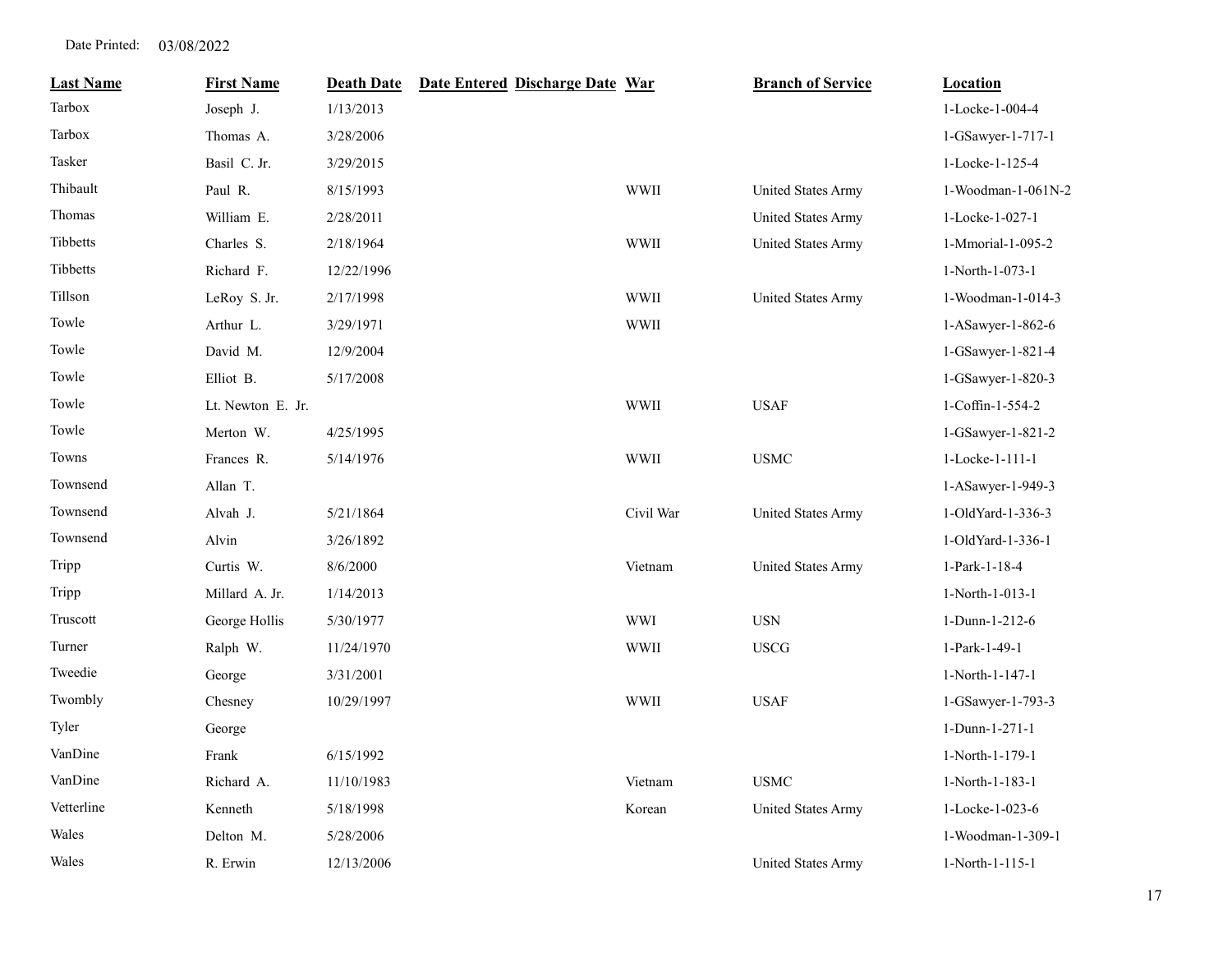| <b>Last Name</b> | <b>First Name</b> | <b>Death Date</b> | Date Entered Discharge Date War |             | <b>Branch of Service</b>  | Location          |
|------------------|-------------------|-------------------|---------------------------------|-------------|---------------------------|-------------------|
| Walker           | Norman C.         | 5/20/1990         |                                 |             |                           | 1-Locke-1-137-3   |
| Walker           | Richard J.        | 6/4/1989          |                                 | <b>WWII</b> | $_{\rm USN}$              | 1-Locke-1-143-3   |
| Wallace          | Harry J.          | 5/11/2016         |                                 |             |                           | 1-Mmorial-1-008-3 |
| Walsh            | Herbert M.        | 6/23/1957         |                                 | <b>WWII</b> | <b>United States Army</b> | 1-Coffin-1-527-6  |
| Walsh            | Thomas E."Bud"    | 1/19/1996         |                                 | <b>WWII</b> | <b>United States Army</b> | 1-Mmorial-1-152-6 |
| Warchol          | George J          | 7/23/2020         |                                 |             | $_{\mathrm{USCG}}$        | 1-Locke-1-080-1   |
| Warren           | John F.           | 2/5/1862          |                                 |             |                           | 1-Dunn-1-062-6    |
| Warren           | Thomas            | 1/26/1871         |                                 |             |                           | 1-Dunn-1-248-1    |
| Waterman         | Cecil W.          | 3/4/1985          |                                 | <b>WWII</b> | United States Army        | 1-GSawyer-1-778-1 |
| Waterman         | Merton C.         | 6/12/2009         |                                 |             |                           | 1-North-1-127-1   |
| Waters           | James F.          | 5/28/2016         |                                 |             | $_{\rm USN}$              | 1-ASawyer-1-823-3 |
| Weeman           | Elmer G.          | 4/27/1986         |                                 | <b>WWII</b> | $_{\rm USN}$              | 1-Locke-1-198-1   |
| White            | Edwin C.          | 10/15/2011        |                                 |             |                           | 1-Locke-1-117-3   |
| Whitehead        | Ray E.            | 4/2/1967          |                                 | <b>WWI</b>  | <b>United States Army</b> | 1-Mmorial-1-042-1 |
| Whittaker        | William E.        | 3/28/1994         |                                 |             |                           | 1-Locke-1-021-3   |
| Whitten          | Chester O.        | 5/20/1971         |                                 |             |                           | 1-GSawyer-1-810-1 |
| Whitten          | Milan E.          | 10/29/1966        |                                 | Vietnam     |                           | 1-GSawyer-1-811-1 |
| Whitten          | Richard D.        | 8/29/1993         |                                 | Vietnam     |                           | 1-ASawyer-1-938-4 |
| Whitten          | Richard H.        | 11/29/1990        |                                 | <b>WWII</b> |                           | 1-ASawyer-1-938-1 |
| Wiggin           | Clifford W.       | 2/7/1996          |                                 |             |                           | 1-GSawyer-1-757-6 |
| Wiggin           | David E. Jr.      | 2/25/2008         |                                 |             |                           | 1-Locke-1-053-1   |
| Wigley           | Kenneth L.        | 7/22/1974         |                                 |             | <b>United States Army</b> | 1-Park-1-06-1     |
| Wilder           | James M.          | 4/18/1915         |                                 |             |                           | 1-Dunn-1-200-1    |
| Wildes           | Fred E.           | 7/3/2010          |                                 |             |                           | 1-North-1-385-1   |
| Williams         | Harold V.         | 4/10/1978         |                                 | <b>WWI</b>  | United States Army        | 1-Park-1-57-1     |
| Wills            | Robert E.         | 3/31/1970         |                                 | Vietnam     |                           | 1-Locke-1-114-4   |
| Wilson           | Alvah E.          | 10/22/1975        |                                 |             |                           | 1-GSawyer-1-818-3 |
| Witt             | Gustave C.        | 3/29/1963         |                                 | <b>WWI</b>  | United States Army        | 1-Coffin-1-671-6  |
| Wood             | Alton B. Jr.      | 8/31/1979         |                                 | <b>WWII</b> | <b>USN</b>                | 1-Mmorial-1-148-1 |